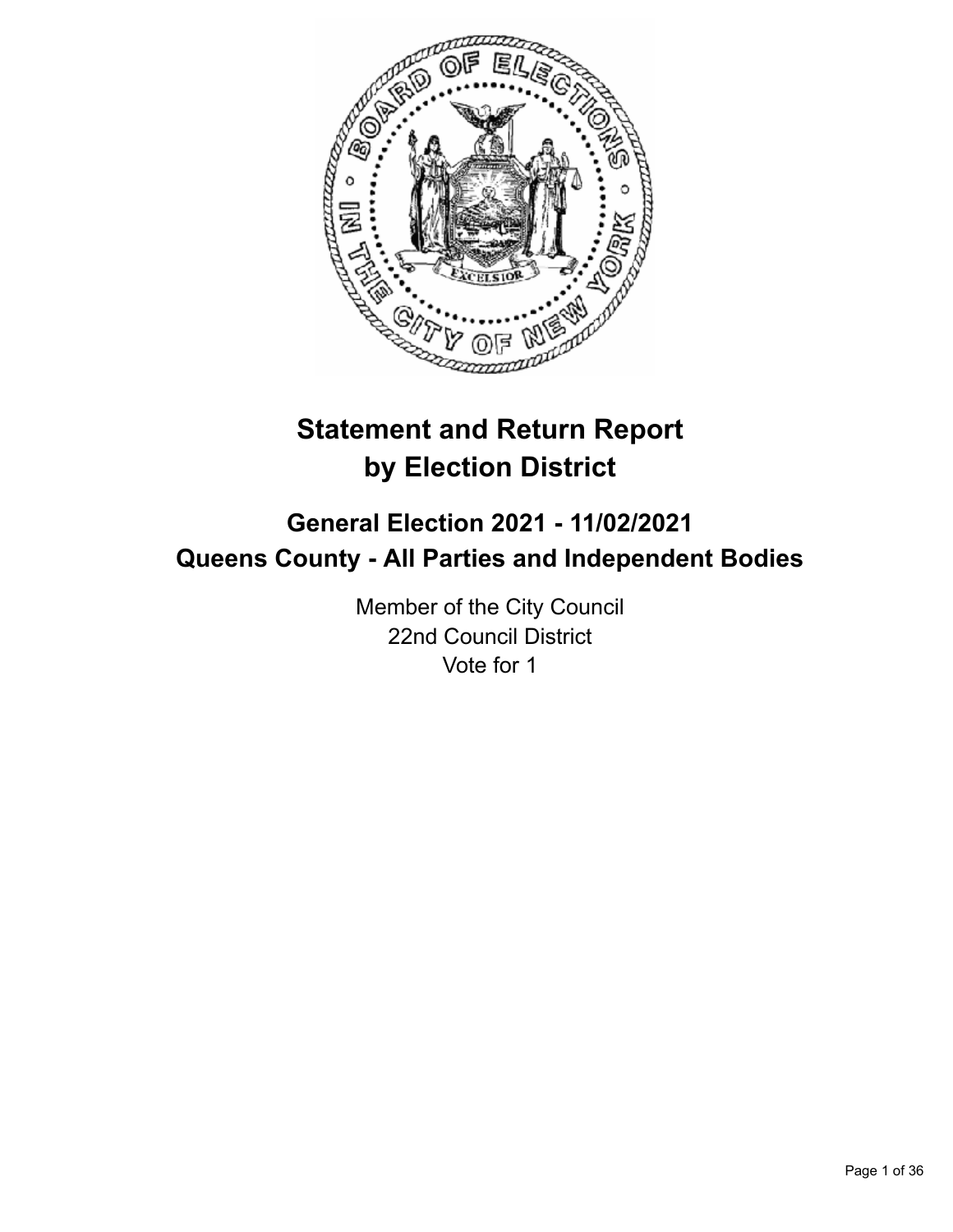

## **035/30 COMBINED into: 043/36**

# **060/30**

| PUBLIC COUNTER                                           | 275      |
|----------------------------------------------------------|----------|
| <b>MANUALLY COUNTED EMERGENCY</b>                        | 0        |
| ABSENTEE / MILITARY                                      | 25       |
| AFFIDAVIT                                                | $\Omega$ |
| <b>Total Ballots</b>                                     | 300      |
| Less - Inapplicable Federal/Special Presidential Ballots | 0        |
| <b>Total Applicable Ballots</b>                          | 300      |
| TIFFANY CABAN (DEMOCRATIC)                               | 149      |
| FELICIA R. KALAN (REPUBLICAN)                            | 104      |
| FELICIA R. KALAN (CONSERVATIVE/SAVE OUR CITY)            | 14       |
| EDWIN DEJESUS (GREEN)                                    | 16       |
| ELIZABETH BATHORY JONES (WRITE-IN)                       |          |
| <b>Total Votes</b>                                       | 284      |
| Unrecorded                                               | 16       |

#### **061/30**

| <b>PUBLIC COUNTER</b>                                    | 238 |
|----------------------------------------------------------|-----|
| <b>MANUALLY COUNTED EMERGENCY</b>                        | 0   |
| ABSENTEE / MILITARY                                      | 9   |
| AFFIDAVIT                                                |     |
| <b>Total Ballots</b>                                     | 248 |
| Less - Inapplicable Federal/Special Presidential Ballots | 0   |
| <b>Total Applicable Ballots</b>                          | 248 |
| TIFFANY CABAN (DEMOCRATIC)                               | 145 |
| FELICIA R. KALAN (REPUBLICAN)                            | 63  |
| FELICIA R. KALAN (CONSERVATIVE/SAVE OUR CITY)            | 9   |
| EDWIN DEJESUS (GREEN)                                    | 18  |
| <b>Total Votes</b>                                       | 235 |
| Unrecorded                                               | 13  |

| <b>PUBLIC COUNTER</b>                                    | 127            |
|----------------------------------------------------------|----------------|
| <b>MANUALLY COUNTED EMERGENCY</b>                        | 0              |
| ABSENTEE / MILITARY                                      | 7              |
| <b>AFFIDAVIT</b>                                         | 1              |
| <b>Total Ballots</b>                                     | 135            |
| Less - Inapplicable Federal/Special Presidential Ballots | 0              |
| <b>Total Applicable Ballots</b>                          | 135            |
| TIFFANY CABAN (DEMOCRATIC)                               | 99             |
| FELICIA R. KALAN (REPUBLICAN)                            | 24             |
| FELICIA R. KALAN (CONSERVATIVE/SAVE OUR CITY)            |                |
| EDWIN DEJESUS (GREEN)                                    | 9              |
| <b>Total Votes</b>                                       | 133            |
| Unrecorded                                               | $\overline{2}$ |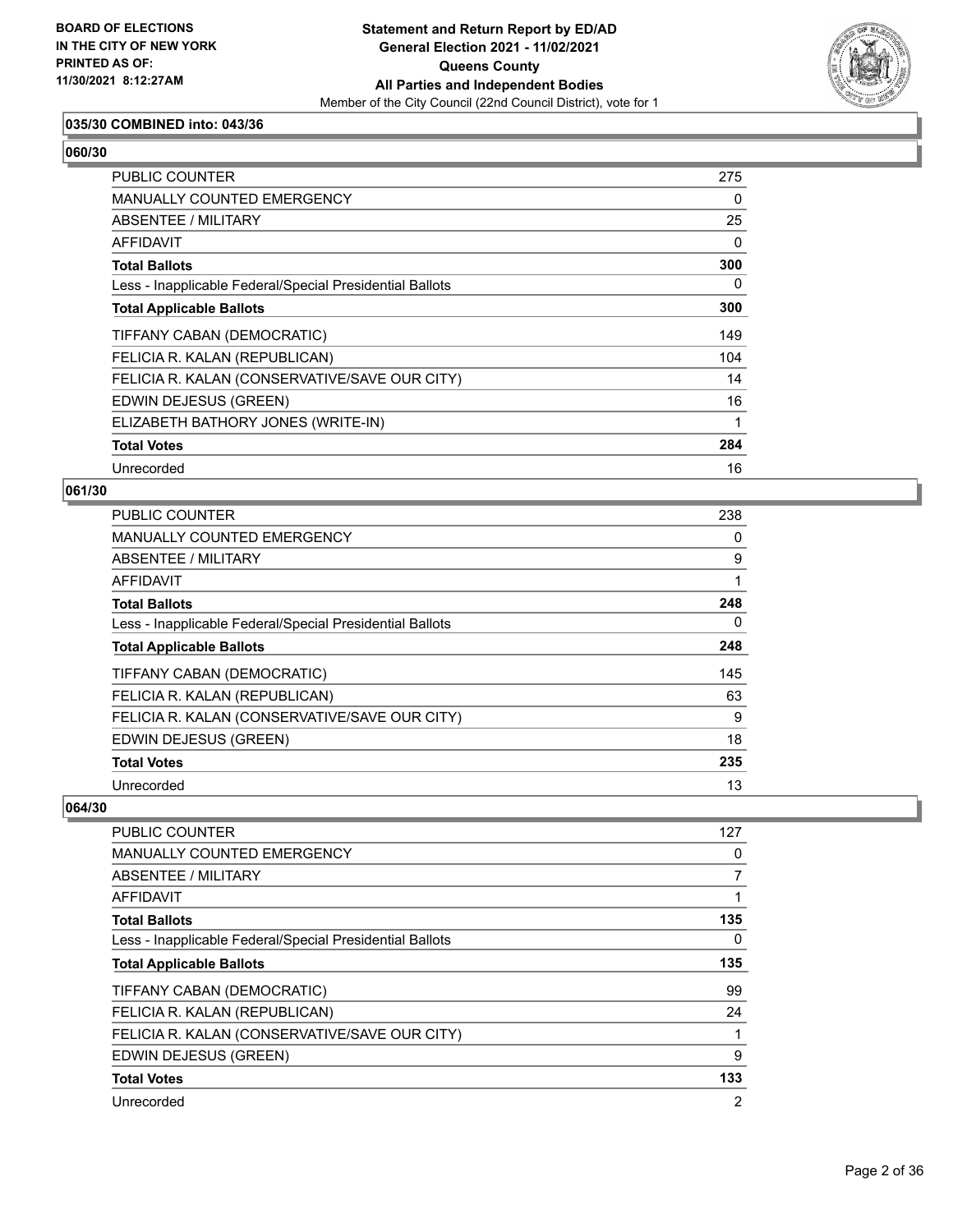

| PUBLIC COUNTER                                           | 162 |
|----------------------------------------------------------|-----|
| <b>MANUALLY COUNTED EMERGENCY</b>                        | 0   |
| <b>ABSENTEE / MILITARY</b>                               | 3   |
| AFFIDAVIT                                                | 0   |
| <b>Total Ballots</b>                                     | 165 |
| Less - Inapplicable Federal/Special Presidential Ballots | 0   |
| <b>Total Applicable Ballots</b>                          | 165 |
| TIFFANY CABAN (DEMOCRATIC)                               | 122 |
| FELICIA R. KALAN (REPUBLICAN)                            | 24  |
| FELICIA R. KALAN (CONSERVATIVE/SAVE OUR CITY)            | 6   |
| EDWIN DEJESUS (GREEN)                                    | 5   |
| EVIE HANTZOPOULOS (WRITE-IN)                             | 1   |
| JOHN CIAFONE (WRITE-IN)                                  | 1   |
| <b>Total Votes</b>                                       | 159 |
| Unrecorded                                               | 6   |

| PUBLIC COUNTER                                           | 243 |
|----------------------------------------------------------|-----|
| <b>MANUALLY COUNTED EMERGENCY</b>                        | 0   |
| <b>ABSENTEE / MILITARY</b>                               | 9   |
| <b>AFFIDAVIT</b>                                         | 0   |
| <b>Total Ballots</b>                                     | 252 |
| Less - Inapplicable Federal/Special Presidential Ballots | 0   |
| <b>Total Applicable Ballots</b>                          | 252 |
| TIFFANY CABAN (DEMOCRATIC)                               | 154 |
| FELICIA R. KALAN (REPUBLICAN)                            | 61  |
| FELICIA R. KALAN (CONSERVATIVE/SAVE OUR CITY)            | 4   |
| EDWIN DEJESUS (GREEN)                                    | 11  |
| LEONARDO BULLARO (WRITE-IN)                              | 1   |
| PETER VALLONE (WRITE-IN)                                 | 1   |
| <b>Total Votes</b>                                       | 232 |
| Unrecorded                                               | 20  |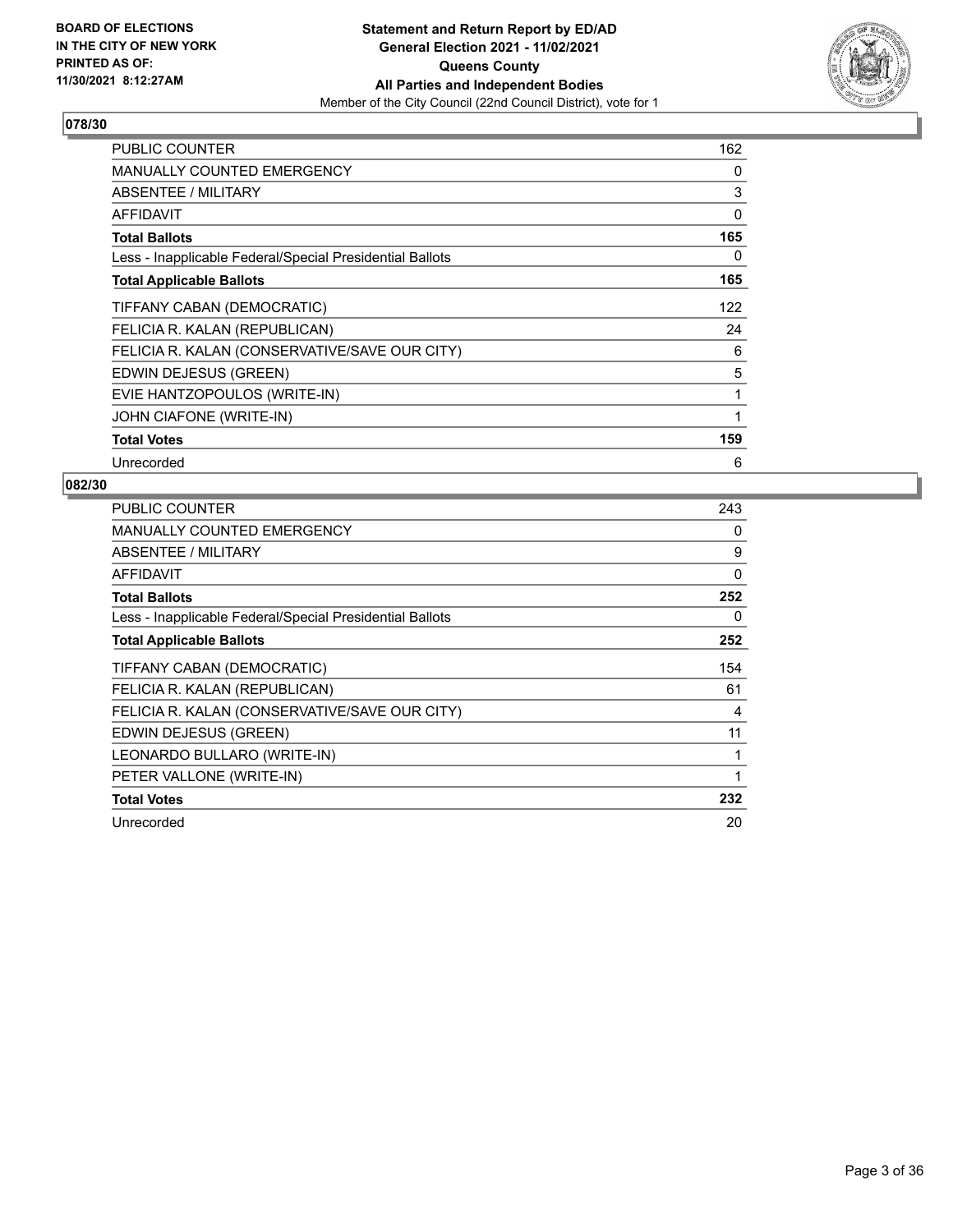

| <b>PUBLIC COUNTER</b>                                    | 115 |
|----------------------------------------------------------|-----|
| <b>MANUALLY COUNTED EMERGENCY</b>                        | 0   |
| ABSENTEE / MILITARY                                      | 7   |
| AFFIDAVIT                                                | 0   |
| <b>Total Ballots</b>                                     | 122 |
| Less - Inapplicable Federal/Special Presidential Ballots | 0   |
| <b>Total Applicable Ballots</b>                          | 122 |
| TIFFANY CABAN (DEMOCRATIC)                               | 76  |
| FELICIA R. KALAN (REPUBLICAN)                            | 34  |
| FELICIA R. KALAN (CONSERVATIVE/SAVE OUR CITY)            | 5   |
| EDWIN DEJESUS (GREEN)                                    | 1   |
| <b>Total Votes</b>                                       | 116 |
| Unrecorded                                               | 6   |

# **011/34**

| PUBLIC COUNTER                                           | 106 |
|----------------------------------------------------------|-----|
| <b>MANUALLY COUNTED EMERGENCY</b>                        | 0   |
| ABSENTEE / MILITARY                                      | 5   |
| AFFIDAVIT                                                | 1   |
| <b>Total Ballots</b>                                     | 112 |
| Less - Inapplicable Federal/Special Presidential Ballots | 0   |
| <b>Total Applicable Ballots</b>                          | 112 |
| TIFFANY CABAN (DEMOCRATIC)                               | 69  |
| FELICIA R. KALAN (REPUBLICAN)                            | 27  |
| FELICIA R. KALAN (CONSERVATIVE/SAVE OUR CITY)            | 5   |
| EDWIN DEJESUS (GREEN)                                    | 5   |
| UNATTRIBUTABLE WRITE-IN (WRITE-IN)                       |     |
| <b>Total Votes</b>                                       | 107 |
| Unrecorded                                               | 5   |

| PUBLIC COUNTER                                           | 167 |
|----------------------------------------------------------|-----|
| <b>MANUALLY COUNTED EMERGENCY</b>                        | 0   |
| ABSENTEE / MILITARY                                      | 11  |
| <b>AFFIDAVIT</b>                                         | 5   |
| <b>Total Ballots</b>                                     | 183 |
| Less - Inapplicable Federal/Special Presidential Ballots | 0   |
| <b>Total Applicable Ballots</b>                          | 183 |
| TIFFANY CABAN (DEMOCRATIC)                               | 104 |
| FELICIA R. KALAN (REPUBLICAN)                            | 62  |
| FELICIA R. KALAN (CONSERVATIVE/SAVE OUR CITY)            | 6   |
| EDWIN DEJESUS (GREEN)                                    | 3   |
| UNATTRIBUTABLE WRITE-IN (WRITE-IN)                       | 1   |
| <b>Total Votes</b>                                       | 176 |
| Unrecorded                                               | 7   |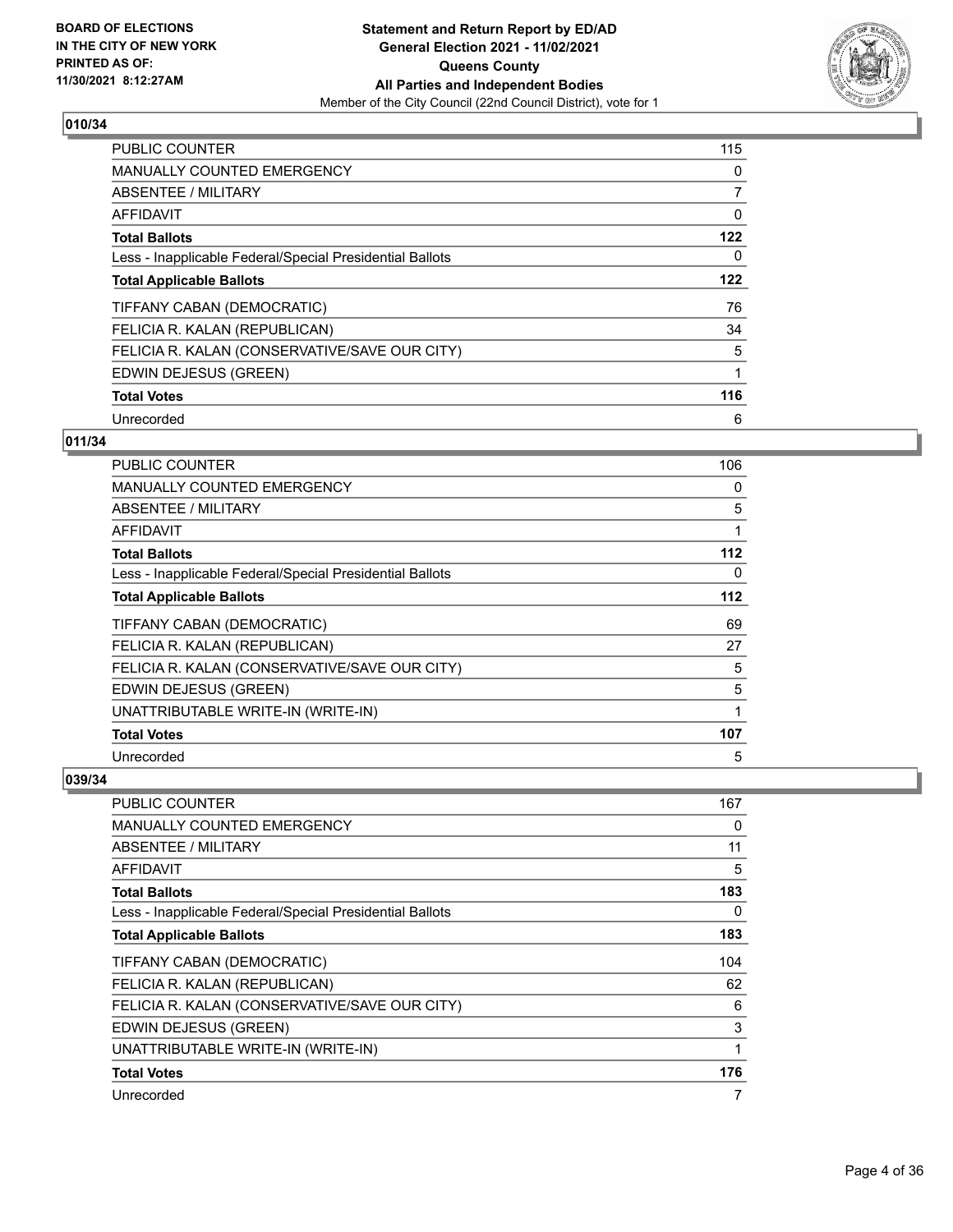

| <b>PUBLIC COUNTER</b>                                    | 207 |
|----------------------------------------------------------|-----|
| <b>MANUALLY COUNTED EMERGENCY</b>                        | 0   |
| ABSENTEE / MILITARY                                      | 9   |
| <b>AFFIDAVIT</b>                                         | 2   |
| <b>Total Ballots</b>                                     | 218 |
| Less - Inapplicable Federal/Special Presidential Ballots | 0   |
| <b>Total Applicable Ballots</b>                          | 218 |
| TIFFANY CABAN (DEMOCRATIC)                               | 93  |
| FELICIA R. KALAN (REPUBLICAN)                            | 90  |
| FELICIA R. KALAN (CONSERVATIVE/SAVE OUR CITY)            | 10  |
| EDWIN DEJESUS (GREEN)                                    | 10  |
| <b>Total Votes</b>                                       | 203 |
| Unrecorded                                               | 15  |

# **041/34**

| PUBLIC COUNTER                                           | 180 |
|----------------------------------------------------------|-----|
| <b>MANUALLY COUNTED EMERGENCY</b>                        | 0   |
| ABSENTEE / MILITARY                                      | 4   |
| AFFIDAVIT                                                |     |
| <b>Total Ballots</b>                                     | 185 |
| Less - Inapplicable Federal/Special Presidential Ballots | 0   |
| <b>Total Applicable Ballots</b>                          | 185 |
| TIFFANY CABAN (DEMOCRATIC)                               | 92  |
| FELICIA R. KALAN (REPUBLICAN)                            | 62  |
| FELICIA R. KALAN (CONSERVATIVE/SAVE OUR CITY)            | 8   |
| EDWIN DEJESUS (GREEN)                                    | 4   |
| <b>Total Votes</b>                                       | 166 |
| Unrecorded                                               | 19  |

| <b>PUBLIC COUNTER</b>                                    | 111            |
|----------------------------------------------------------|----------------|
| <b>MANUALLY COUNTED EMERGENCY</b>                        | 0              |
| ABSENTEE / MILITARY                                      |                |
| AFFIDAVIT                                                | 0              |
| <b>Total Ballots</b>                                     | 112            |
| Less - Inapplicable Federal/Special Presidential Ballots | 0              |
| <b>Total Applicable Ballots</b>                          | 112            |
| TIFFANY CABAN (DEMOCRATIC)                               | 61             |
| FELICIA R. KALAN (REPUBLICAN)                            | 40             |
| FELICIA R. KALAN (CONSERVATIVE/SAVE OUR CITY)            | 3              |
| EDWIN DEJESUS (GREEN)                                    | $\overline{2}$ |
| <b>Total Votes</b>                                       | 106            |
| Unrecorded                                               | 6              |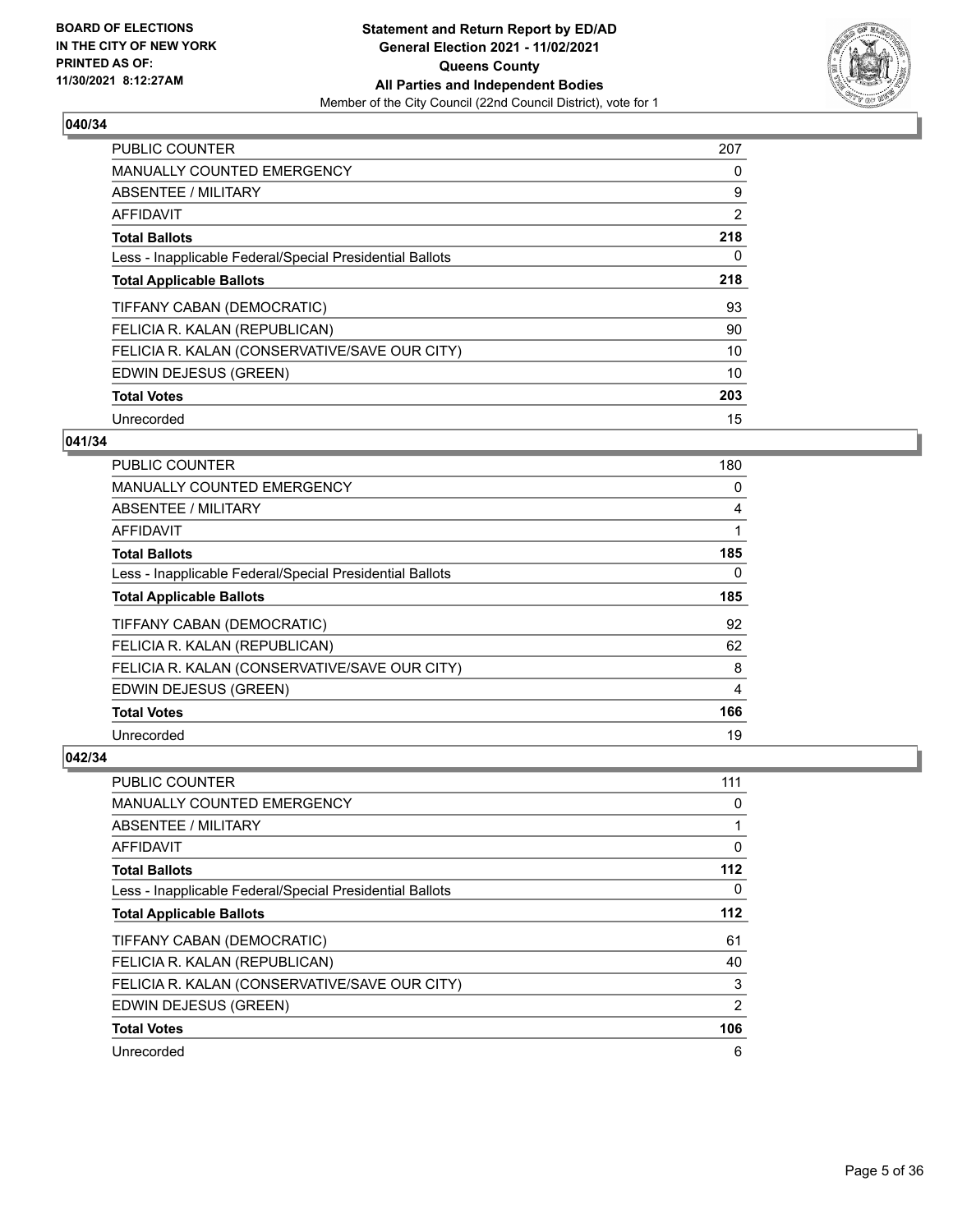

| <b>PUBLIC COUNTER</b>                                    | 112 |
|----------------------------------------------------------|-----|
| <b>MANUALLY COUNTED EMERGENCY</b>                        | 0   |
| ABSENTEE / MILITARY                                      | 9   |
| AFFIDAVIT                                                | 0   |
| <b>Total Ballots</b>                                     | 121 |
| Less - Inapplicable Federal/Special Presidential Ballots | 0   |
| <b>Total Applicable Ballots</b>                          | 121 |
| TIFFANY CABAN (DEMOCRATIC)                               | 52  |
| FELICIA R. KALAN (REPUBLICAN)                            | 47  |
| FELICIA R. KALAN (CONSERVATIVE/SAVE OUR CITY)            | 6   |
| EDWIN DEJESUS (GREEN)                                    | 7   |
| <b>Total Votes</b>                                       | 112 |
| Unrecorded                                               | 9   |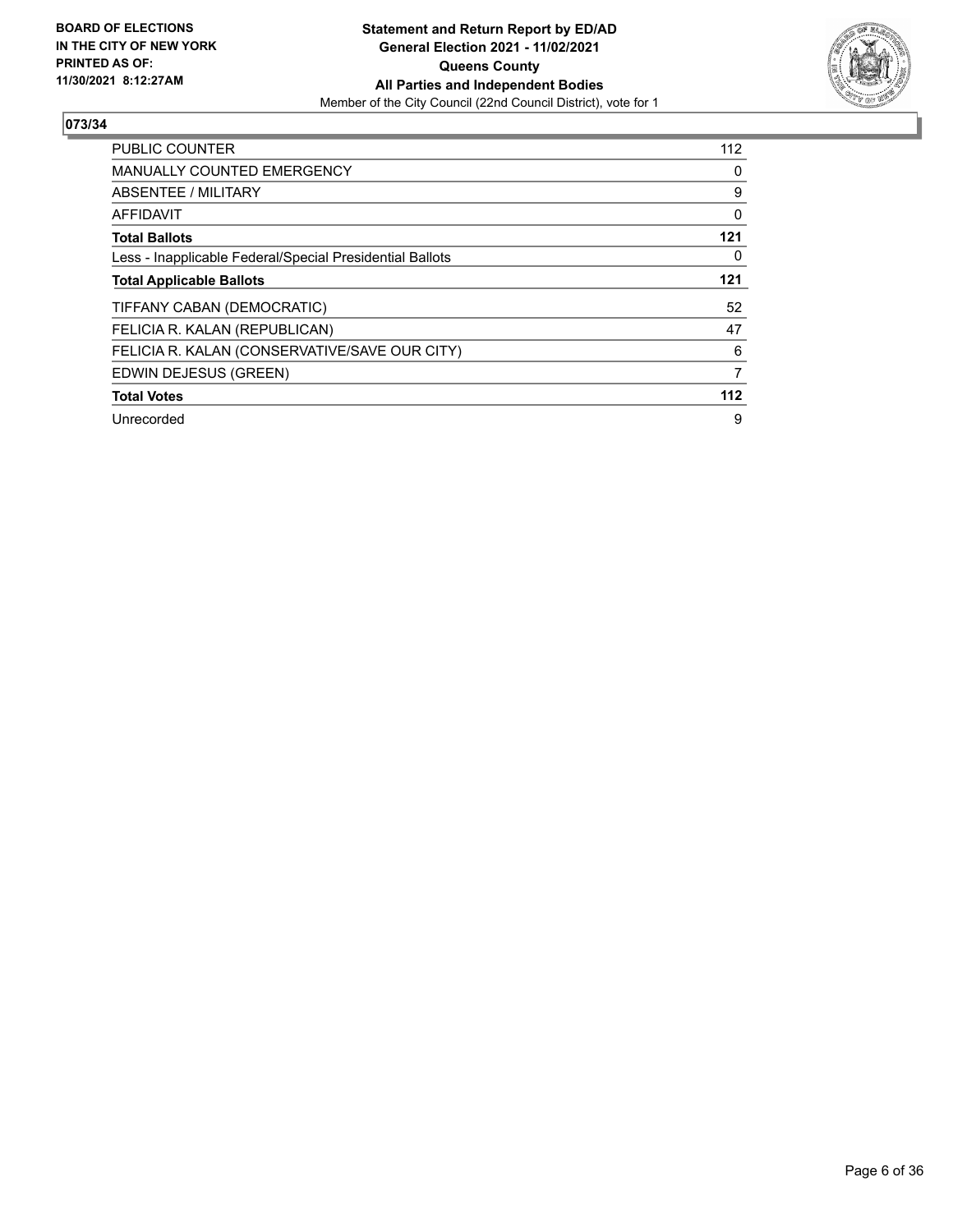

| <b>PUBLIC COUNTER</b>                                    | 123 |
|----------------------------------------------------------|-----|
| <b>MANUALLY COUNTED EMERGENCY</b>                        | 0   |
| ABSENTEE / MILITARY                                      | 11  |
| <b>AFFIDAVIT</b>                                         | 0   |
| <b>Total Ballots</b>                                     | 134 |
| Less - Inapplicable Federal/Special Presidential Ballots | 0   |
| <b>Total Applicable Ballots</b>                          | 134 |
| TIFFANY CABAN (DEMOCRATIC)                               | 78  |
| FELICIA R. KALAN (REPUBLICAN)                            | 36  |
| FELICIA R. KALAN (CONSERVATIVE/SAVE OUR CITY)            | 5   |
| EDWIN DEJESUS (GREEN)                                    | 9   |
| <b>Total Votes</b>                                       | 128 |
| Unrecorded                                               | 6   |

## **050/35**

| PUBLIC COUNTER                                           | 137 |
|----------------------------------------------------------|-----|
| MANUALLY COUNTED EMERGENCY                               | 0   |
| ABSENTEE / MILITARY                                      | 8   |
| AFFIDAVIT                                                | 3   |
| <b>Total Ballots</b>                                     | 148 |
| Less - Inapplicable Federal/Special Presidential Ballots | 0   |
| <b>Total Applicable Ballots</b>                          | 148 |
| TIFFANY CABAN (DEMOCRATIC)                               | 83  |
| FELICIA R. KALAN (REPUBLICAN)                            | 40  |
| FELICIA R. KALAN (CONSERVATIVE/SAVE OUR CITY)            | 9   |
| EDWIN DEJESUS (GREEN)                                    | 6   |
| <b>Total Votes</b>                                       | 138 |
| Unrecorded                                               | 10  |

| PUBLIC COUNTER                                           | 0 |
|----------------------------------------------------------|---|
| <b>MANUALLY COUNTED EMERGENCY</b>                        | 0 |
| ABSENTEE / MILITARY                                      | 0 |
| AFFIDAVIT                                                | 0 |
| <b>Total Ballots</b>                                     | 0 |
| Less - Inapplicable Federal/Special Presidential Ballots | 0 |
| <b>Total Applicable Ballots</b>                          | 0 |
|                                                          |   |
| TIFFANY CABAN (DEMOCRATIC)                               | 0 |
| FELICIA R. KALAN (REPUBLICAN)                            | 0 |
| FELICIA R. KALAN (CONSERVATIVE/SAVE OUR CITY)            | 0 |
| EDWIN DEJESUS (GREEN)                                    | 0 |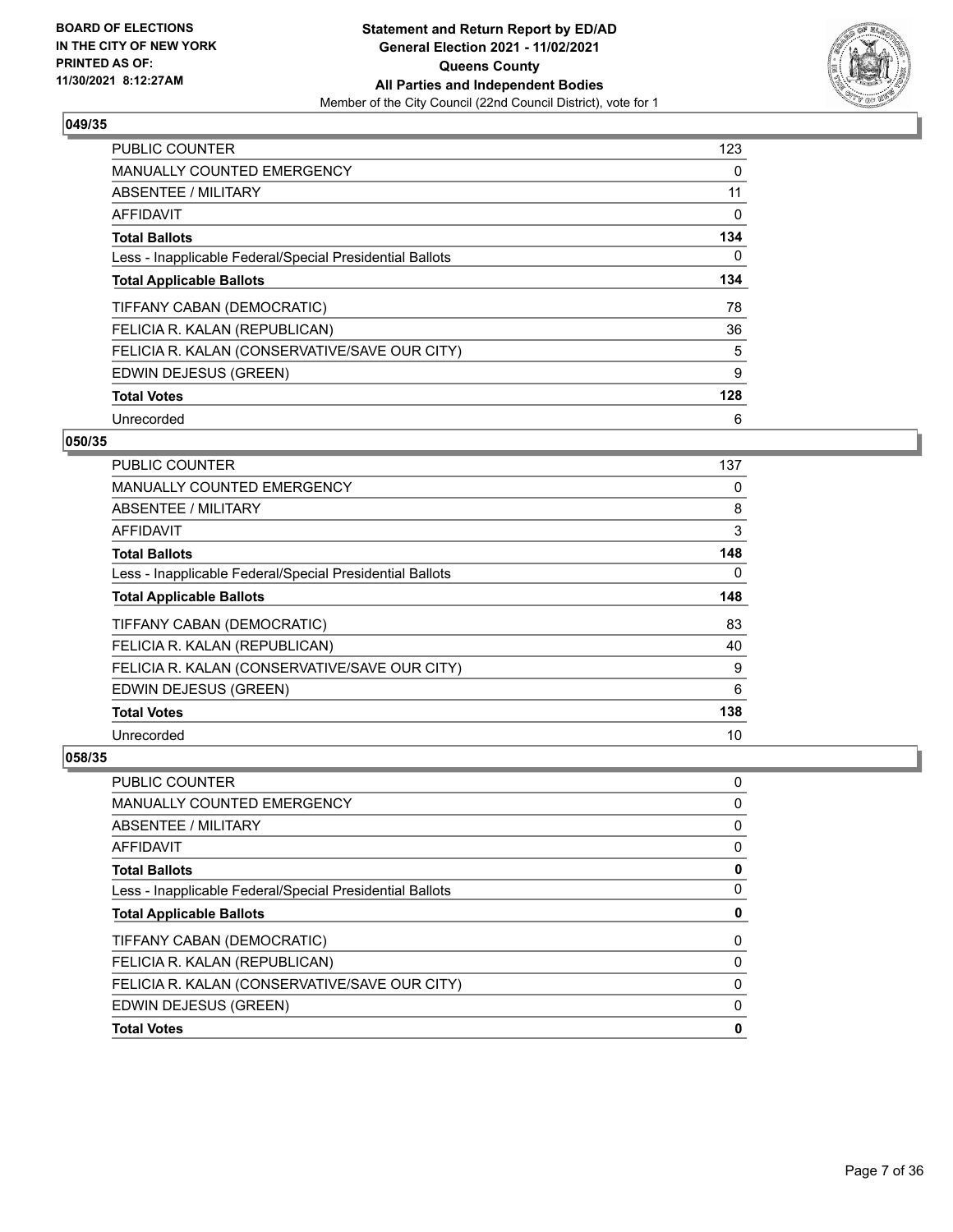

| <b>PUBLIC COUNTER</b>                                    | 0 |
|----------------------------------------------------------|---|
| <b>MANUALLY COUNTED EMERGENCY</b>                        | 0 |
| ABSENTEE / MILITARY                                      | 0 |
| AFFIDAVIT                                                | 0 |
| <b>Total Ballots</b>                                     | 0 |
| Less - Inapplicable Federal/Special Presidential Ballots | 0 |
| <b>Total Applicable Ballots</b>                          |   |
| TIFFANY CABAN (DEMOCRATIC)                               | 0 |
| FELICIA R. KALAN (REPUBLICAN)                            | 0 |
| FELICIA R. KALAN (CONSERVATIVE/SAVE OUR CITY)            | 0 |
| EDWIN DEJESUS (GREEN)                                    | 0 |
| <b>Total Votes</b>                                       | 0 |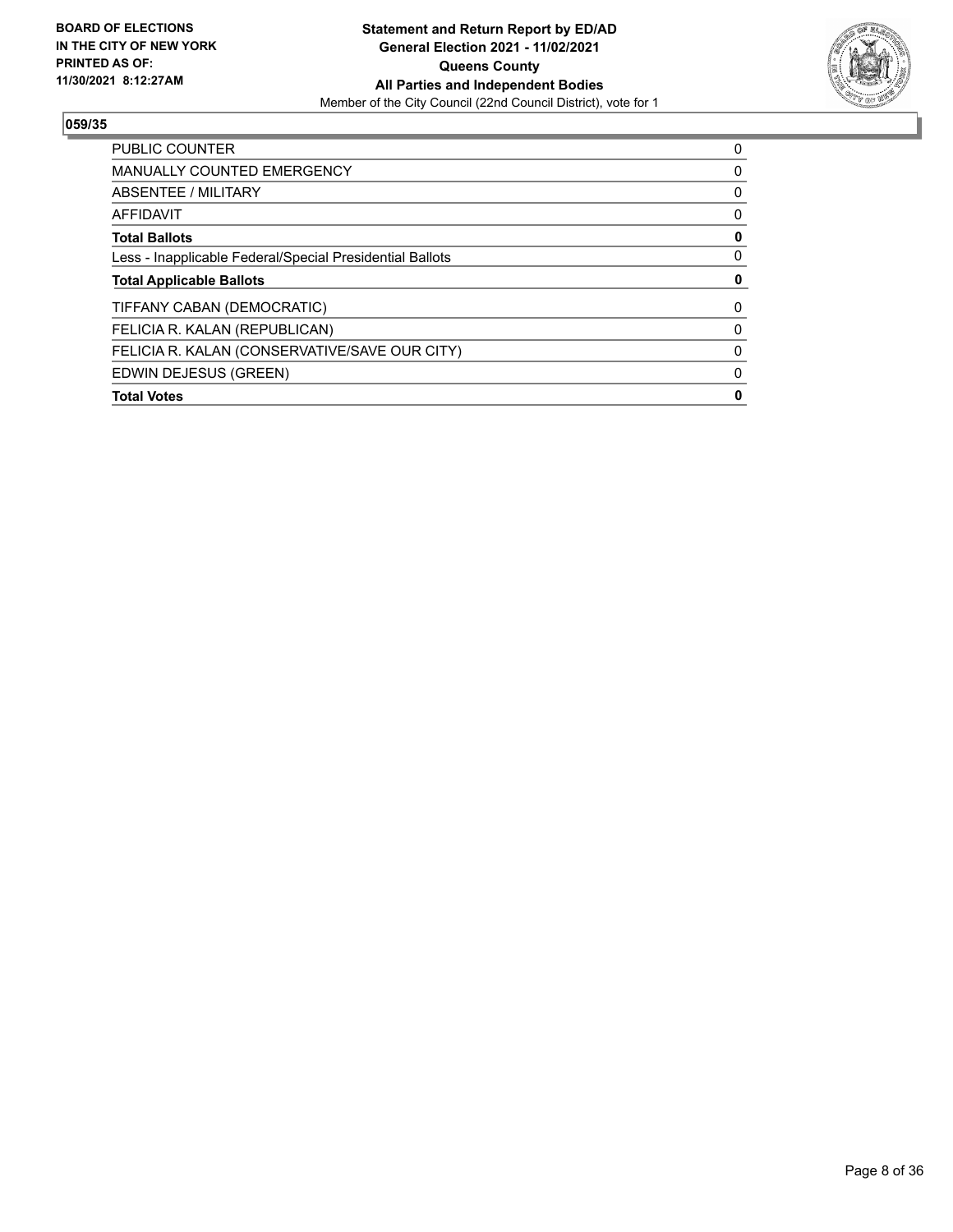

| <b>PUBLIC COUNTER</b>                                    | 448 |
|----------------------------------------------------------|-----|
| <b>MANUALLY COUNTED EMERGENCY</b>                        | 0   |
| ABSENTEE / MILITARY                                      | 29  |
| <b>AFFIDAVIT</b>                                         | 3   |
| <b>Total Ballots</b>                                     | 480 |
| Less - Inapplicable Federal/Special Presidential Ballots | 0   |
| <b>Total Applicable Ballots</b>                          | 480 |
| TIFFANY CABAN (DEMOCRATIC)                               | 312 |
| FELICIA R. KALAN (REPUBLICAN)                            | 103 |
| FELICIA R. KALAN (CONSERVATIVE/SAVE OUR CITY)            | 16  |
| EDWIN DEJESUS (GREEN)                                    | 29  |
| <b>Total Votes</b>                                       | 460 |
| Unrecorded                                               | 20  |

## **002/36**

| PUBLIC COUNTER                                           | 258 |
|----------------------------------------------------------|-----|
| <b>MANUALLY COUNTED EMERGENCY</b>                        | 0   |
| ABSENTEE / MILITARY                                      | 21  |
| AFFIDAVIT                                                | 0   |
| <b>Total Ballots</b>                                     | 279 |
| Less - Inapplicable Federal/Special Presidential Ballots | 0   |
| <b>Total Applicable Ballots</b>                          | 279 |
| TIFFANY CABAN (DEMOCRATIC)                               | 159 |
| FELICIA R. KALAN (REPUBLICAN)                            | 82  |
| FELICIA R. KALAN (CONSERVATIVE/SAVE OUR CITY)            | 6   |
| EDWIN DEJESUS (GREEN)                                    | 15  |
| UNATTRIBUTABLE WRITE-IN (WRITE-IN)                       | 1   |
| <b>Total Votes</b>                                       | 263 |
| Unrecorded                                               | 16  |

| PUBLIC COUNTER                                           | 138 |
|----------------------------------------------------------|-----|
| MANUALLY COUNTED EMERGENCY                               | 0   |
| ABSENTEE / MILITARY                                      | 3   |
| AFFIDAVIT                                                |     |
| <b>Total Ballots</b>                                     | 142 |
| Less - Inapplicable Federal/Special Presidential Ballots | 0   |
| <b>Total Applicable Ballots</b>                          | 142 |
| TIFFANY CABAN (DEMOCRATIC)                               | 99  |
| FELICIA R. KALAN (REPUBLICAN)                            | 31  |
| FELICIA R. KALAN (CONSERVATIVE/SAVE OUR CITY)            | 1   |
| EDWIN DEJESUS (GREEN)                                    | 8   |
| <b>Total Votes</b>                                       | 139 |
| Unrecorded                                               | 3   |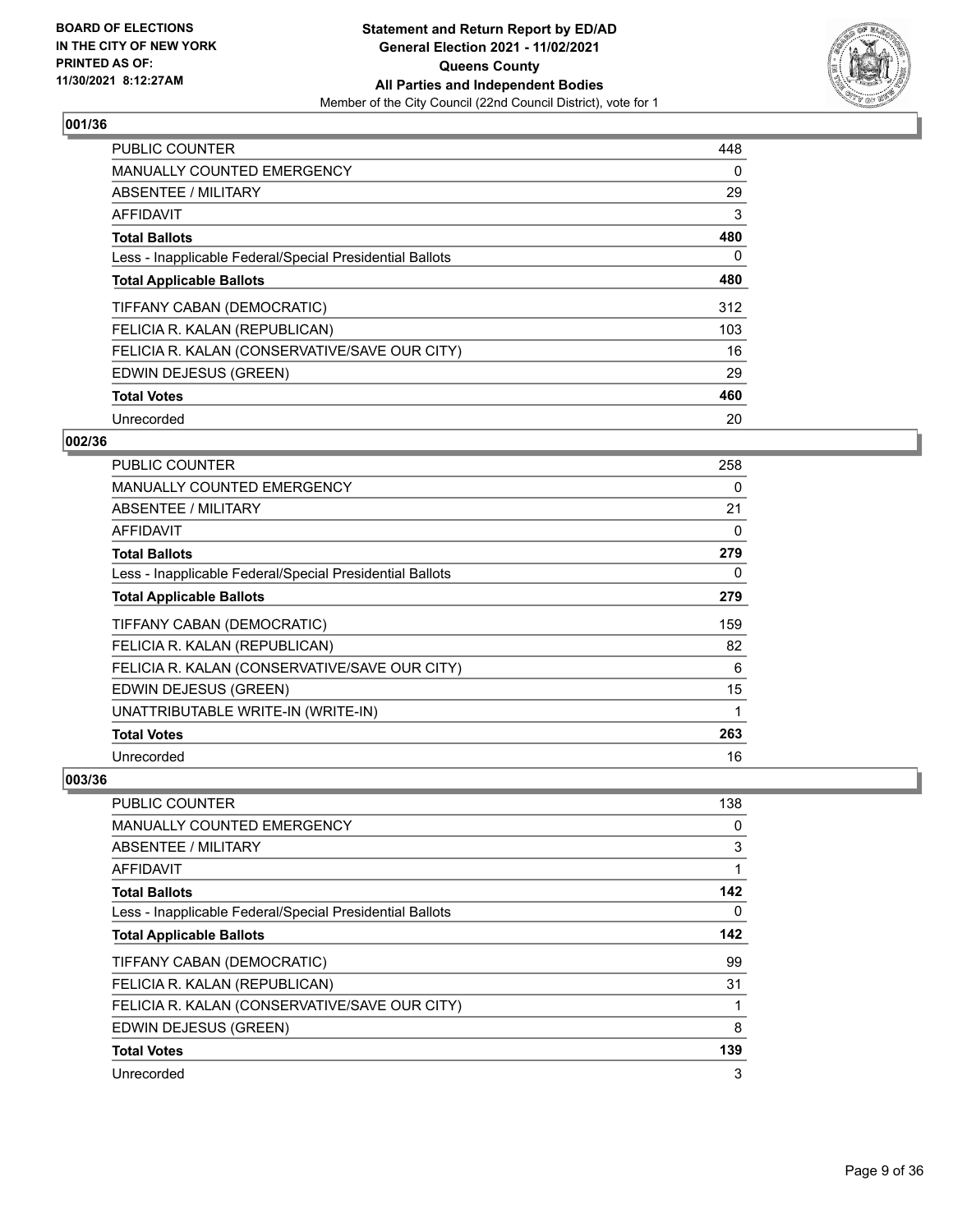

| <b>PUBLIC COUNTER</b>                                    | 262      |
|----------------------------------------------------------|----------|
| MANUALLY COUNTED EMERGENCY                               | 0        |
| ABSENTEE / MILITARY                                      | 12       |
| AFFIDAVIT                                                | 2        |
| <b>Total Ballots</b>                                     | 276      |
| Less - Inapplicable Federal/Special Presidential Ballots | $\Omega$ |
| <b>Total Applicable Ballots</b>                          | 276      |
| TIFFANY CABAN (DEMOCRATIC)                               | 160      |
| FELICIA R. KALAN (REPUBLICAN)                            | 84       |
| FELICIA R. KALAN (CONSERVATIVE/SAVE OUR CITY)            | 11       |
| EDWIN DEJESUS (GREEN)                                    | 7        |
| <b>Total Votes</b>                                       | 262      |
| Unrecorded                                               | 14       |

## **005/36**

| <b>PUBLIC COUNTER</b>                                    | 174 |
|----------------------------------------------------------|-----|
| <b>MANUALLY COUNTED EMERGENCY</b>                        | 0   |
| <b>ABSENTEE / MILITARY</b>                               | 13  |
| <b>AFFIDAVIT</b>                                         | 3   |
| <b>Total Ballots</b>                                     | 190 |
| Less - Inapplicable Federal/Special Presidential Ballots | 0   |
| <b>Total Applicable Ballots</b>                          | 190 |
| TIFFANY CABAN (DEMOCRATIC)                               | 123 |
| FELICIA R. KALAN (REPUBLICAN)                            | 43  |
| FELICIA R. KALAN (CONSERVATIVE/SAVE OUR CITY)            | 5   |
| EDWIN DEJESUS (GREEN)                                    | 8   |
| EVIE HANTZOPOLOUS (WRITE-IN)                             | 1   |
| EVIE HANTZOPOULOS (WRITE-IN)                             | 1   |
| <b>Total Votes</b>                                       | 181 |
| Unrecorded                                               | 9   |

| PUBLIC COUNTER                                           | 236          |
|----------------------------------------------------------|--------------|
| <b>MANUALLY COUNTED EMERGENCY</b>                        | 0            |
| <b>ABSENTEE / MILITARY</b>                               | 18           |
| <b>AFFIDAVIT</b>                                         | 3            |
| <b>Total Ballots</b>                                     | 257          |
| Less - Inapplicable Federal/Special Presidential Ballots | 0            |
| <b>Total Applicable Ballots</b>                          | 257          |
| TIFFANY CABAN (DEMOCRATIC)                               | 183          |
| FELICIA R. KALAN (REPUBLICAN)                            | 56           |
| FELICIA R. KALAN (CONSERVATIVE/SAVE OUR CITY)            | 7            |
| EDWIN DEJESUS (GREEN)                                    | 3            |
| JOHN J CIAFONE (WRITE-IN)                                | 1            |
| UNATTRIBUTABLE WRITE-IN (WRITE-IN)                       | $\mathbf{1}$ |
| <b>Total Votes</b>                                       | 251          |
| Unrecorded                                               | 6            |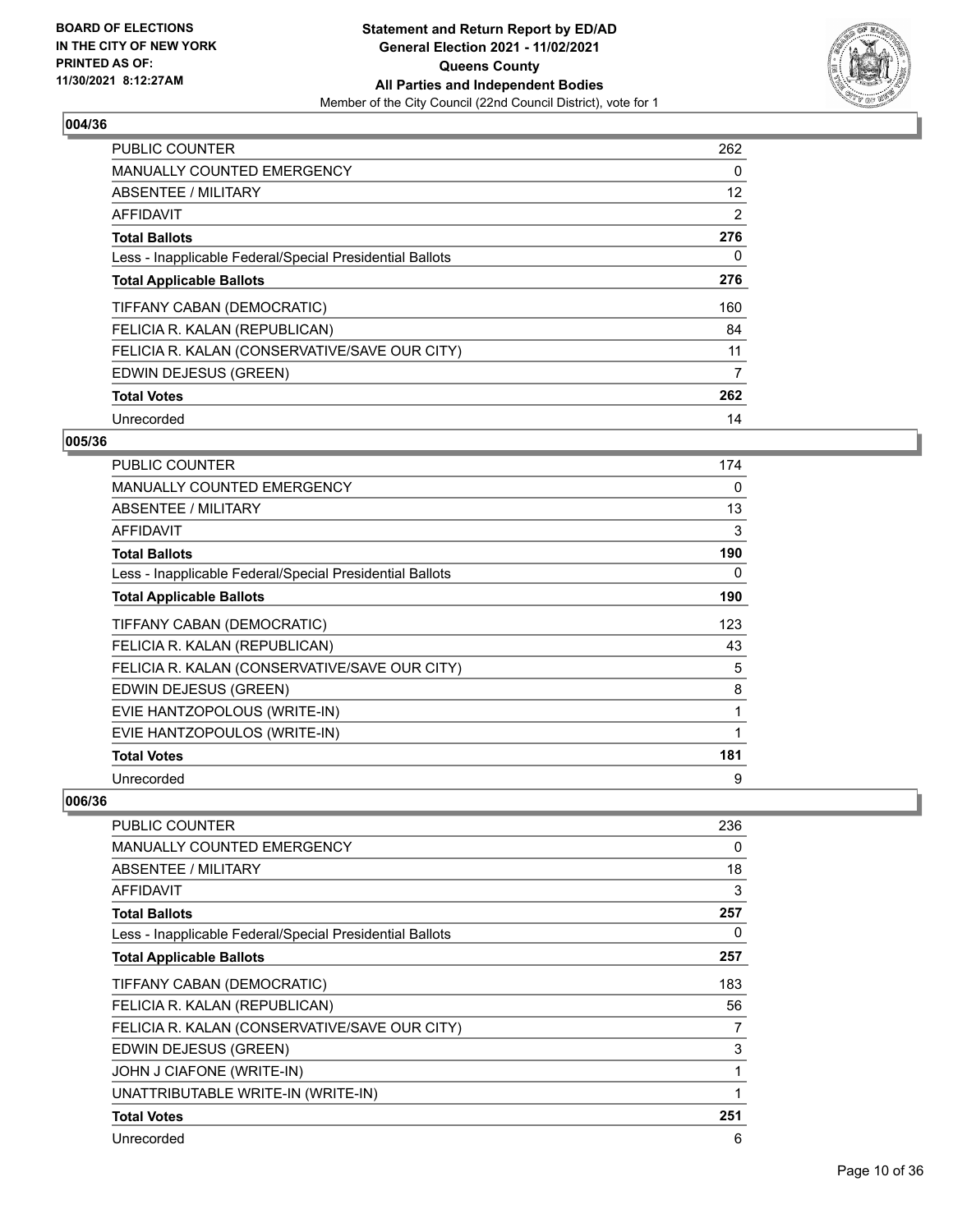

| <b>PUBLIC COUNTER</b>                                    | 131 |
|----------------------------------------------------------|-----|
| <b>MANUALLY COUNTED EMERGENCY</b>                        | 0   |
| ABSENTEE / MILITARY                                      | 10  |
| <b>AFFIDAVIT</b>                                         | 3   |
| <b>Total Ballots</b>                                     | 144 |
| Less - Inapplicable Federal/Special Presidential Ballots | 0   |
| <b>Total Applicable Ballots</b>                          | 144 |
| TIFFANY CABAN (DEMOCRATIC)                               | 111 |
| FELICIA R. KALAN (REPUBLICAN)                            | 21  |
| FELICIA R. KALAN (CONSERVATIVE/SAVE OUR CITY)            | 3   |
| EDWIN DEJESUS (GREEN)                                    | 3   |
| UNATTRIBUTABLE WRITE-IN (WRITE-IN)                       | 1   |
| <b>Total Votes</b>                                       | 139 |
| Unrecorded                                               | 5   |

## **008/36**

| PUBLIC COUNTER                                           | 257 |
|----------------------------------------------------------|-----|
| <b>MANUALLY COUNTED EMERGENCY</b>                        | 0   |
| ABSENTEE / MILITARY                                      | 26  |
| AFFIDAVIT                                                | 3   |
| <b>Total Ballots</b>                                     | 286 |
| Less - Inapplicable Federal/Special Presidential Ballots | 0   |
| <b>Total Applicable Ballots</b>                          | 286 |
| TIFFANY CABAN (DEMOCRATIC)                               | 209 |
| FELICIA R. KALAN (REPUBLICAN)                            | 44  |
| FELICIA R. KALAN (CONSERVATIVE/SAVE OUR CITY)            | 7   |
| EDWIN DEJESUS (GREEN)                                    | 13  |
| <b>Total Votes</b>                                       | 273 |
| Unrecorded                                               | 13  |

| PUBLIC COUNTER                                           | 134      |
|----------------------------------------------------------|----------|
| <b>MANUALLY COUNTED EMERGENCY</b>                        | $\Omega$ |
| ABSENTEE / MILITARY                                      | 10       |
| AFFIDAVIT                                                |          |
| <b>Total Ballots</b>                                     | 145      |
| Less - Inapplicable Federal/Special Presidential Ballots | 0        |
| <b>Total Applicable Ballots</b>                          | 145      |
| TIFFANY CABAN (DEMOCRATIC)                               | 99       |
| FELICIA R. KALAN (REPUBLICAN)                            | 35       |
| FELICIA R. KALAN (CONSERVATIVE/SAVE OUR CITY)            | 2        |
| EDWIN DEJESUS (GREEN)                                    | 5        |
| <b>Total Votes</b>                                       | 141      |
| Unrecorded                                               | 4        |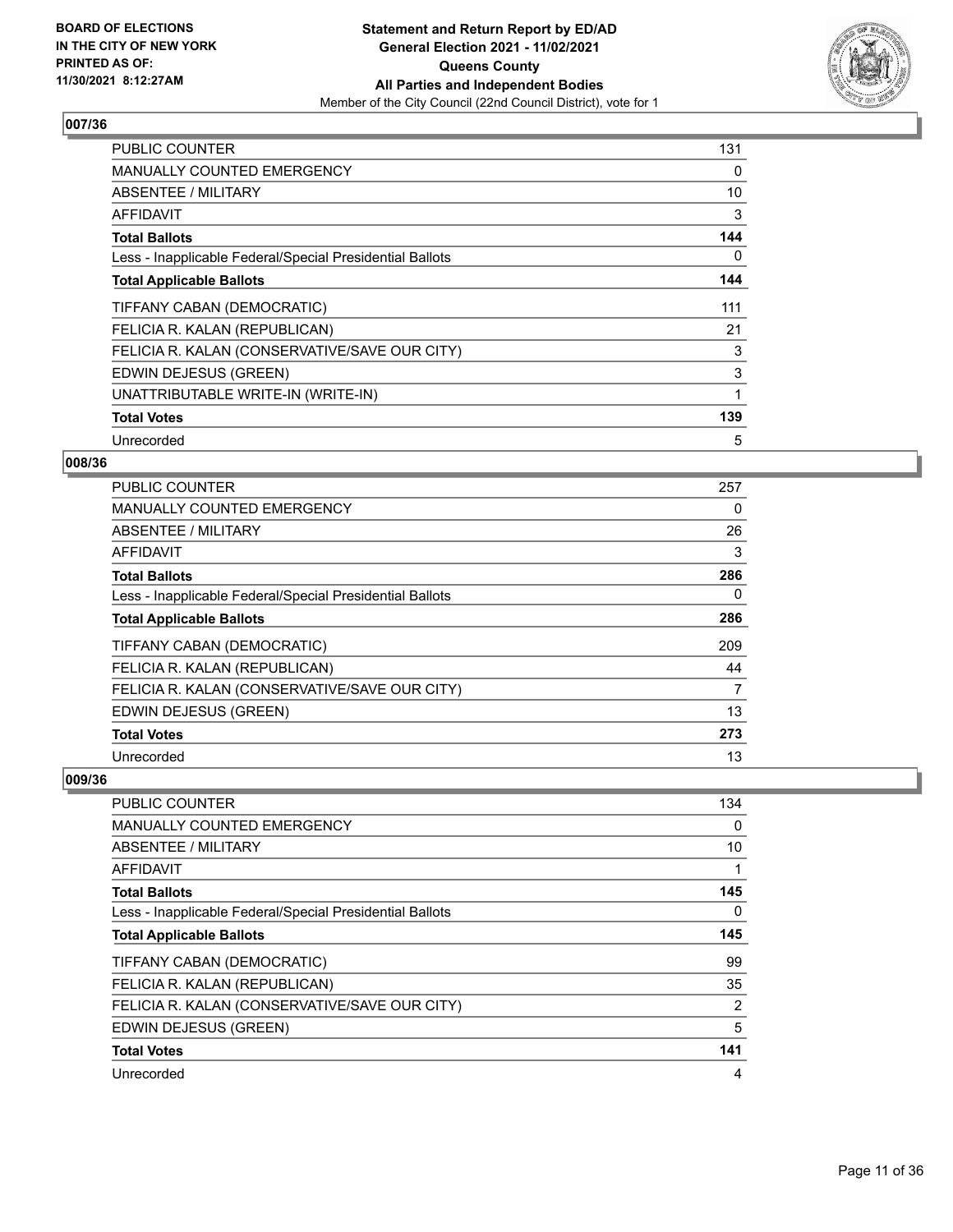

| <b>PUBLIC COUNTER</b>                                    | 216 |
|----------------------------------------------------------|-----|
| <b>MANUALLY COUNTED EMERGENCY</b>                        | 0   |
| ABSENTEE / MILITARY                                      | 9   |
| <b>AFFIDAVIT</b>                                         | 3   |
| <b>Total Ballots</b>                                     | 228 |
| Less - Inapplicable Federal/Special Presidential Ballots | 0   |
| <b>Total Applicable Ballots</b>                          | 228 |
| TIFFANY CABAN (DEMOCRATIC)                               | 163 |
| FELICIA R. KALAN (REPUBLICAN)                            | 47  |
| FELICIA R. KALAN (CONSERVATIVE/SAVE OUR CITY)            | 4   |
| EDWIN DEJESUS (GREEN)                                    | 10  |
| <b>Total Votes</b>                                       | 224 |
| Unrecorded                                               | 4   |

## **011/36**

| PUBLIC COUNTER                                           | 193      |
|----------------------------------------------------------|----------|
| <b>MANUALLY COUNTED EMERGENCY</b>                        | $\Omega$ |
| ABSENTEE / MILITARY                                      | 11       |
| AFFIDAVIT                                                | 2        |
| <b>Total Ballots</b>                                     | 206      |
| Less - Inapplicable Federal/Special Presidential Ballots | 0        |
| <b>Total Applicable Ballots</b>                          | 206      |
| TIFFANY CABAN (DEMOCRATIC)                               | 152      |
| FELICIA R. KALAN (REPUBLICAN)                            | 35       |
| FELICIA R. KALAN (CONSERVATIVE/SAVE OUR CITY)            | 3        |
| EDWIN DEJESUS (GREEN)                                    | 8        |
| <b>Total Votes</b>                                       | 198      |
| Unrecorded                                               | 8        |

| <b>PUBLIC COUNTER</b>                                    | 222 |
|----------------------------------------------------------|-----|
| <b>MANUALLY COUNTED EMERGENCY</b>                        | 0   |
| <b>ABSENTEE / MILITARY</b>                               | 19  |
| AFFIDAVIT                                                | 6   |
| <b>Total Ballots</b>                                     | 247 |
| Less - Inapplicable Federal/Special Presidential Ballots | 0   |
| <b>Total Applicable Ballots</b>                          | 247 |
| TIFFANY CABAN (DEMOCRATIC)                               | 160 |
| FELICIA R. KALAN (REPUBLICAN)                            | 57  |
| FELICIA R. KALAN (CONSERVATIVE/SAVE OUR CITY)            | 7   |
| EDWIN DEJESUS (GREEN)                                    | 14  |
| MAUD MARON (WRITE-IN)                                    |     |
| UNATTRIBUTABLE WRITE-IN (WRITE-IN)                       |     |
| <b>Total Votes</b>                                       | 240 |
| Unrecorded                                               | 7   |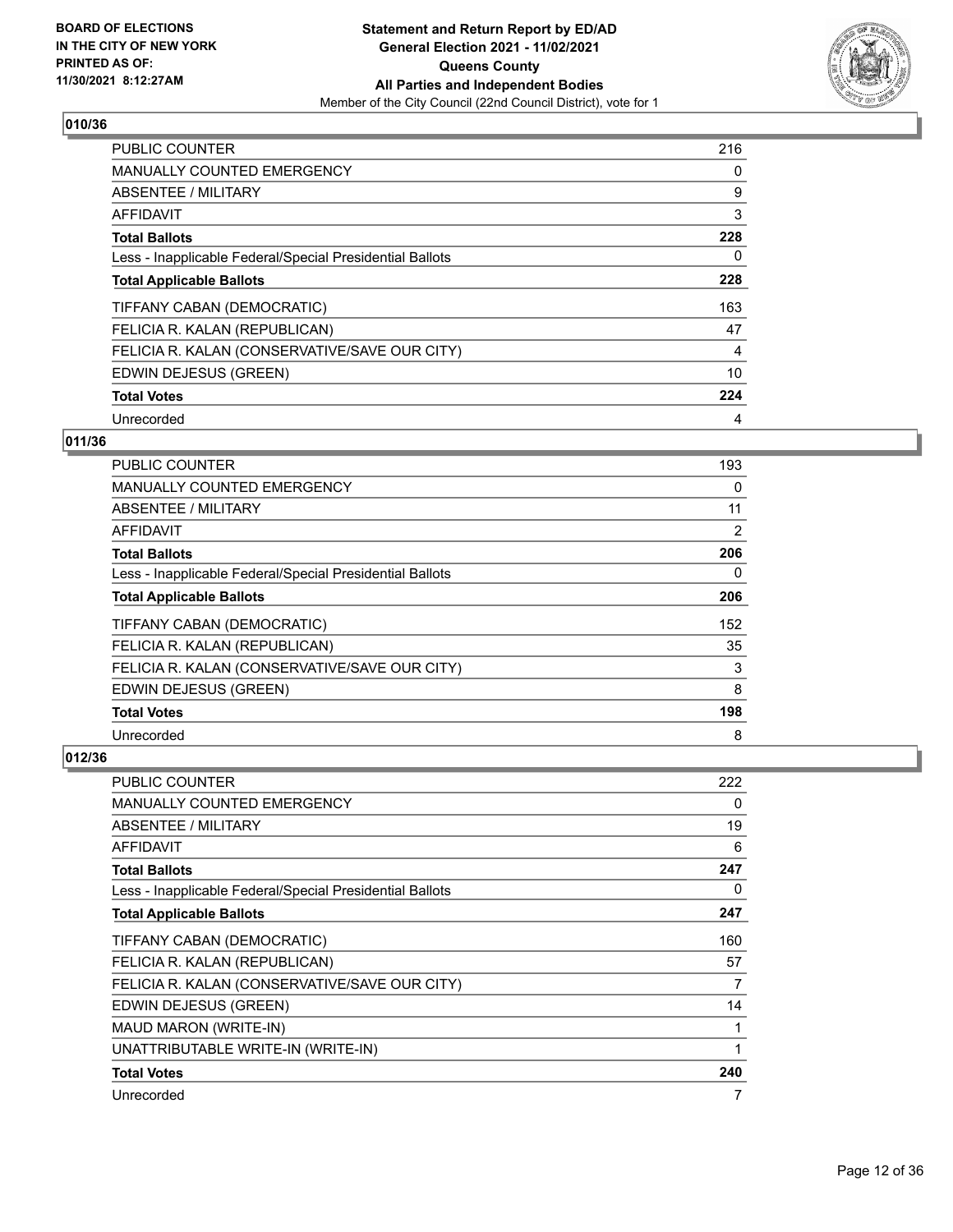

| <b>PUBLIC COUNTER</b>                                    | 233 |
|----------------------------------------------------------|-----|
| <b>MANUALLY COUNTED EMERGENCY</b>                        | 0   |
| ABSENTEE / MILITARY                                      | 6   |
| <b>AFFIDAVIT</b>                                         | 4   |
| <b>Total Ballots</b>                                     | 243 |
| Less - Inapplicable Federal/Special Presidential Ballots | 0   |
| <b>Total Applicable Ballots</b>                          | 243 |
| TIFFANY CABAN (DEMOCRATIC)                               | 160 |
| FELICIA R. KALAN (REPUBLICAN)                            | 38  |
| FELICIA R. KALAN (CONSERVATIVE/SAVE OUR CITY)            | 8   |
| EDWIN DEJESUS (GREEN)                                    | 22  |
| <b>Total Votes</b>                                       | 228 |
| Unrecorded                                               | 15  |

# **014/36**

| PUBLIC COUNTER                                           | 219      |
|----------------------------------------------------------|----------|
| <b>MANUALLY COUNTED EMERGENCY</b>                        | $\Omega$ |
| ABSENTEE / MILITARY                                      | 18       |
| AFFIDAVIT                                                | 3        |
| <b>Total Ballots</b>                                     | 240      |
| Less - Inapplicable Federal/Special Presidential Ballots | $\Omega$ |
| <b>Total Applicable Ballots</b>                          | 240      |
| TIFFANY CABAN (DEMOCRATIC)                               | 127      |
| FELICIA R. KALAN (REPUBLICAN)                            | 84       |
| FELICIA R. KALAN (CONSERVATIVE/SAVE OUR CITY)            | 5        |
| EDWIN DEJESUS (GREEN)                                    | 16       |
| <b>Total Votes</b>                                       | 232      |
| Unrecorded                                               | 8        |

| PUBLIC COUNTER                                           | 237 |
|----------------------------------------------------------|-----|
| <b>MANUALLY COUNTED EMERGENCY</b>                        | 0   |
| ABSENTEE / MILITARY                                      | 14  |
| AFFIDAVIT                                                | 3   |
| <b>Total Ballots</b>                                     | 254 |
| Less - Inapplicable Federal/Special Presidential Ballots | 0   |
| <b>Total Applicable Ballots</b>                          | 254 |
| TIFFANY CABAN (DEMOCRATIC)                               | 173 |
| FELICIA R. KALAN (REPUBLICAN)                            | 54  |
| FELICIA R. KALAN (CONSERVATIVE/SAVE OUR CITY)            | 10  |
| EDWIN DEJESUS (GREEN)                                    | 14  |
| <b>Total Votes</b>                                       | 251 |
| Unrecorded                                               | 3   |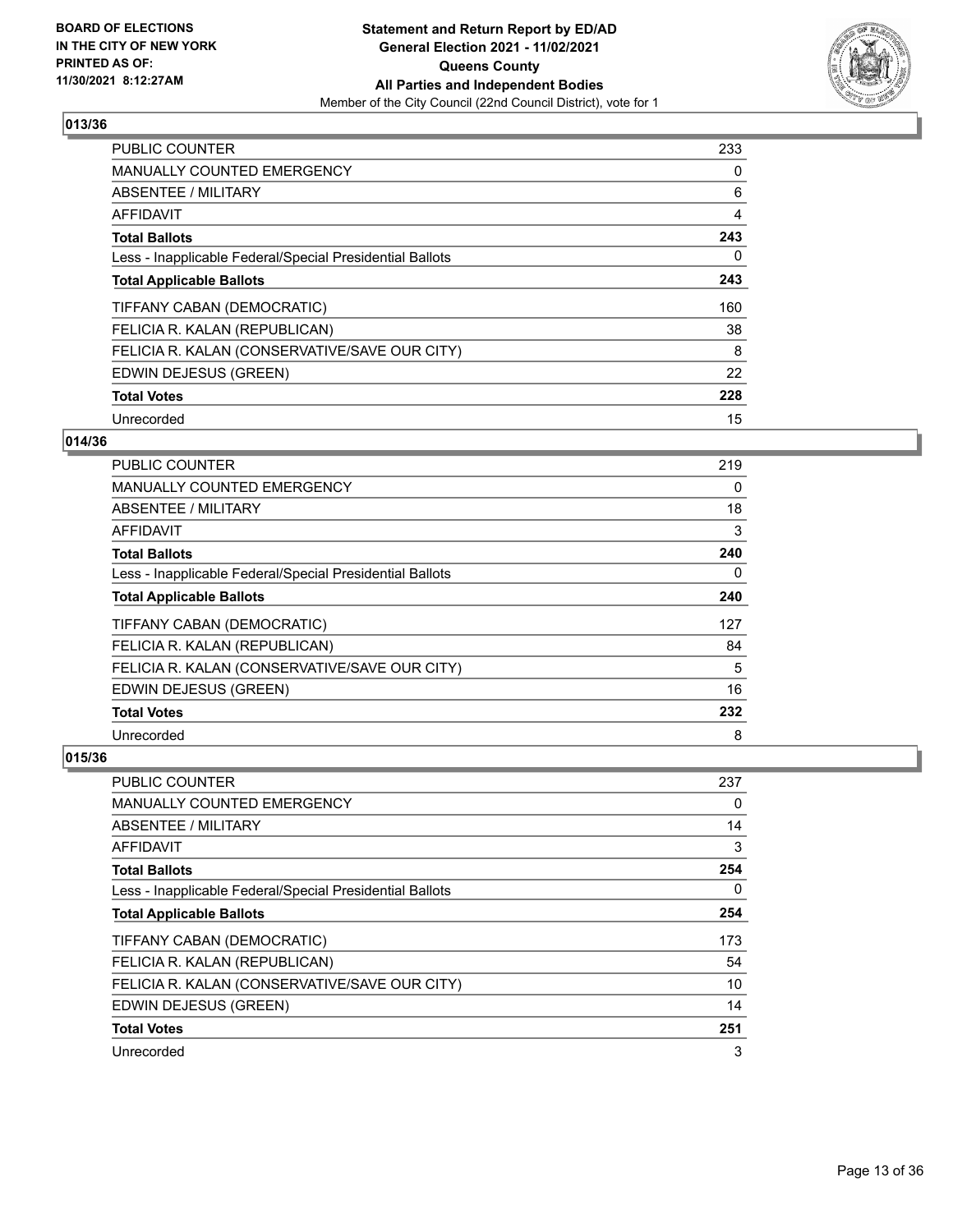

| <b>PUBLIC COUNTER</b>                                    | 226 |
|----------------------------------------------------------|-----|
| <b>MANUALLY COUNTED EMERGENCY</b>                        | 0   |
| ABSENTEE / MILITARY                                      | 19  |
| AFFIDAVIT                                                | 0   |
| <b>Total Ballots</b>                                     | 245 |
| Less - Inapplicable Federal/Special Presidential Ballots | 0   |
| <b>Total Applicable Ballots</b>                          | 245 |
| TIFFANY CABAN (DEMOCRATIC)                               | 171 |
| FELICIA R. KALAN (REPUBLICAN)                            | 45  |
| FELICIA R. KALAN (CONSERVATIVE/SAVE OUR CITY)            | 6   |
| EDWIN DEJESUS (GREEN)                                    | 10  |
| EVIE HANTZOPOULOS (WRITE-IN)                             | 5   |
| <b>Total Votes</b>                                       | 237 |
| Unrecorded                                               | 8   |

## **017/36**

| <b>PUBLIC COUNTER</b>                                    | 207 |
|----------------------------------------------------------|-----|
| MANUALLY COUNTED EMERGENCY                               | 0   |
| ABSENTEE / MILITARY                                      | 11  |
| AFFIDAVIT                                                | 5   |
| <b>Total Ballots</b>                                     | 223 |
| Less - Inapplicable Federal/Special Presidential Ballots | 0   |
| <b>Total Applicable Ballots</b>                          | 223 |
| TIFFANY CABAN (DEMOCRATIC)                               | 168 |
| FELICIA R. KALAN (REPUBLICAN)                            | 36  |
| FELICIA R. KALAN (CONSERVATIVE/SAVE OUR CITY)            | 5   |
| EDWIN DEJESUS (GREEN)                                    | 9   |
| <b>Total Votes</b>                                       | 218 |
| Unrecorded                                               | 5   |

| <b>PUBLIC COUNTER</b>                                    | 261 |
|----------------------------------------------------------|-----|
| <b>MANUALLY COUNTED EMERGENCY</b>                        | 0   |
| ABSENTEE / MILITARY                                      | 18  |
| <b>AFFIDAVIT</b>                                         | 1   |
| <b>Total Ballots</b>                                     | 280 |
| Less - Inapplicable Federal/Special Presidential Ballots | 0   |
| <b>Total Applicable Ballots</b>                          | 280 |
| TIFFANY CABAN (DEMOCRATIC)                               | 192 |
| FELICIA R. KALAN (REPUBLICAN)                            | 67  |
| FELICIA R. KALAN (CONSERVATIVE/SAVE OUR CITY)            | 4   |
| EDWIN DEJESUS (GREEN)                                    | 9   |
| EVIE HANTZOPOULOS (WRITE-IN)                             | 1   |
| JOHN CIAFONE (WRITE-IN)                                  | 1   |
| UNATTRIBUTABLE WRITE-IN (WRITE-IN)                       | 1   |
| <b>Total Votes</b>                                       | 275 |
| Unrecorded                                               | 5   |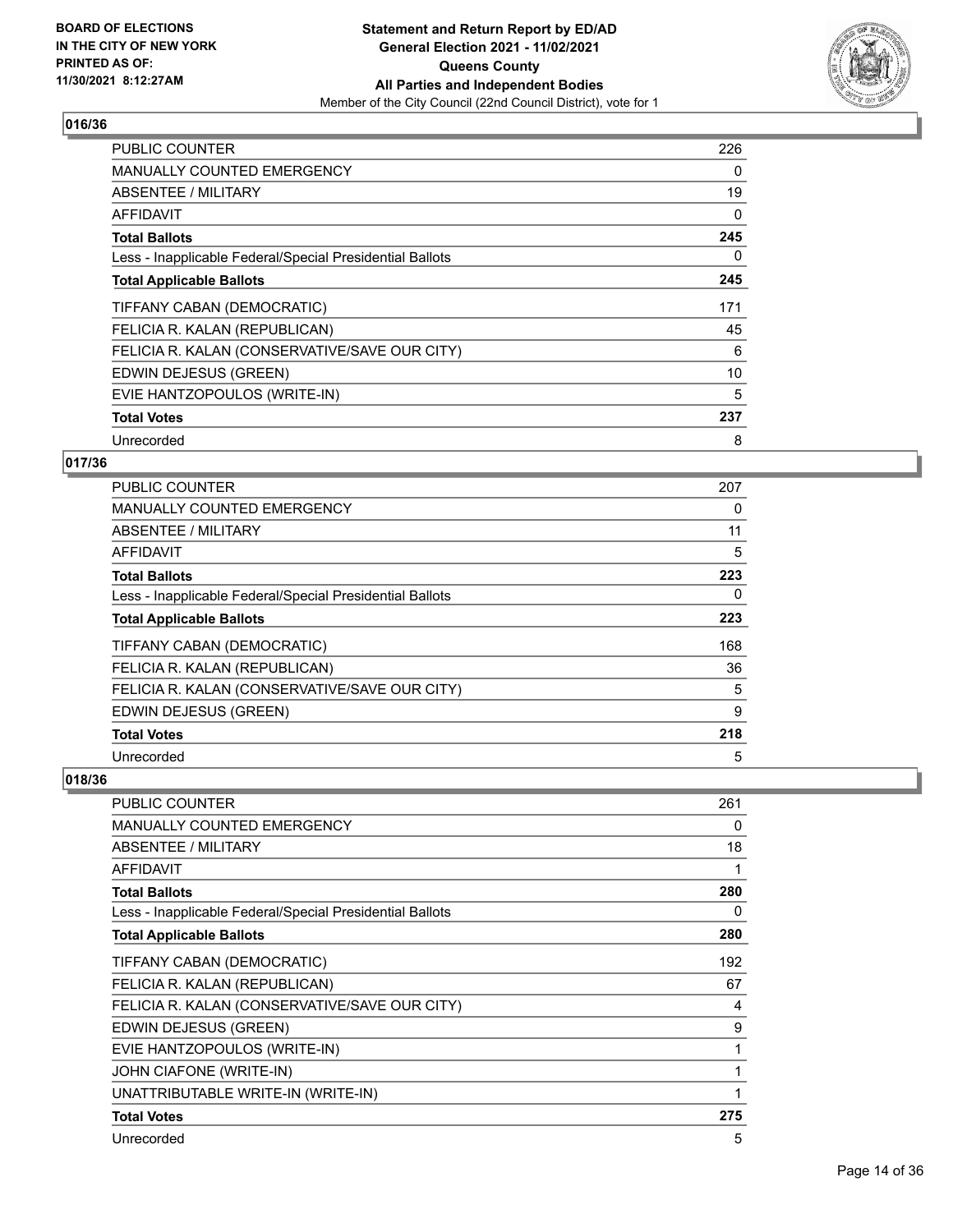

| <b>PUBLIC COUNTER</b>                                    | 221 |
|----------------------------------------------------------|-----|
| <b>MANUALLY COUNTED EMERGENCY</b>                        | 0   |
| ABSENTEE / MILITARY                                      | 25  |
| <b>AFFIDAVIT</b>                                         | 2   |
| <b>Total Ballots</b>                                     | 248 |
| Less - Inapplicable Federal/Special Presidential Ballots | 0   |
| <b>Total Applicable Ballots</b>                          | 248 |
| TIFFANY CABAN (DEMOCRATIC)                               | 162 |
| FELICIA R. KALAN (REPUBLICAN)                            | 42  |
| FELICIA R. KALAN (CONSERVATIVE/SAVE OUR CITY)            | 13  |
| EDWIN DEJESUS (GREEN)                                    | 20  |
| <b>Total Votes</b>                                       | 237 |
| Unrecorded                                               | 11  |

# **020/36**

| <b>PUBLIC COUNTER</b>                                    | 245 |
|----------------------------------------------------------|-----|
| MANUALLY COUNTED EMERGENCY                               | 0   |
| ABSENTEE / MILITARY                                      | 16  |
| AFFIDAVIT                                                | 1   |
| <b>Total Ballots</b>                                     | 262 |
| Less - Inapplicable Federal/Special Presidential Ballots | 0   |
| <b>Total Applicable Ballots</b>                          | 262 |
| TIFFANY CABAN (DEMOCRATIC)                               | 179 |
| FELICIA R. KALAN (REPUBLICAN)                            | 54  |
| FELICIA R. KALAN (CONSERVATIVE/SAVE OUR CITY)            | 11  |
| EDWIN DEJESUS (GREEN)                                    | 9   |
| <b>WILLIAM BUCKLEY (WRITE-IN)</b>                        | 1   |
| <b>Total Votes</b>                                       | 254 |
| Unrecorded                                               | 8   |

| PUBLIC COUNTER                                           | 263      |
|----------------------------------------------------------|----------|
| <b>MANUALLY COUNTED EMERGENCY</b>                        | 0        |
| ABSENTEE / MILITARY                                      | 28       |
| AFFIDAVIT                                                | 4        |
| <b>Total Ballots</b>                                     | 295      |
| Less - Inapplicable Federal/Special Presidential Ballots | $\Omega$ |
| <b>Total Applicable Ballots</b>                          | 295      |
| TIFFANY CABAN (DEMOCRATIC)                               | 214      |
| FELICIA R. KALAN (REPUBLICAN)                            | 55       |
| FELICIA R. KALAN (CONSERVATIVE/SAVE OUR CITY)            | 4        |
| EDWIN DEJESUS (GREEN)                                    | 12       |
| <b>Total Votes</b>                                       | 285      |
| Unrecorded                                               | 10       |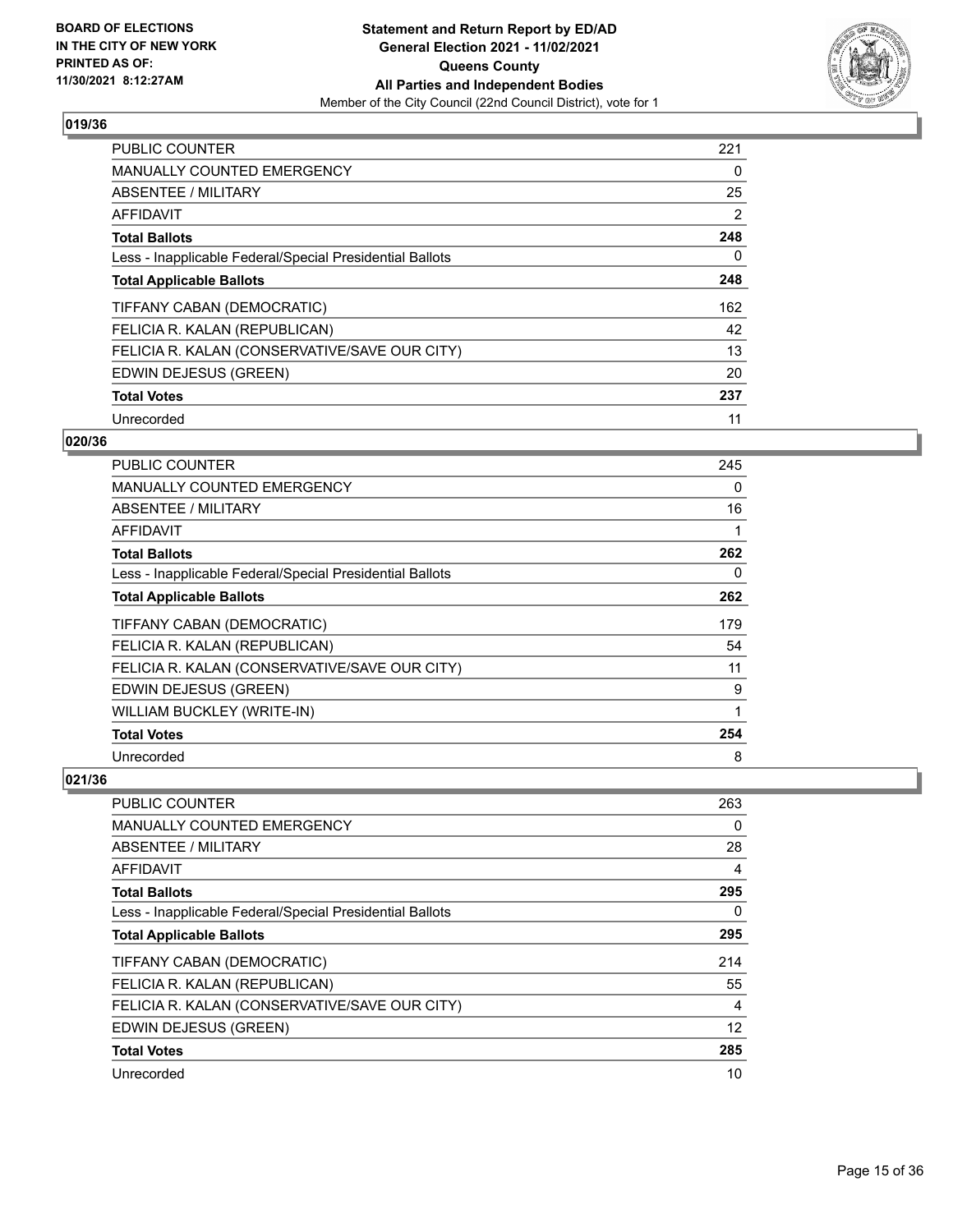

| <b>PUBLIC COUNTER</b>                                    | 270      |
|----------------------------------------------------------|----------|
| <b>MANUALLY COUNTED EMERGENCY</b>                        | 0        |
| ABSENTEE / MILITARY                                      | 20       |
| <b>AFFIDAVIT</b>                                         | 4        |
| <b>Total Ballots</b>                                     | 294      |
| Less - Inapplicable Federal/Special Presidential Ballots | $\Omega$ |
| <b>Total Applicable Ballots</b>                          | 294      |
| TIFFANY CABAN (DEMOCRATIC)                               | 199      |
| FELICIA R. KALAN (REPUBLICAN)                            | 53       |
| FELICIA R. KALAN (CONSERVATIVE/SAVE OUR CITY)            | 11       |
| EDWIN DEJESUS (GREEN)                                    | 22       |
| <b>Total Votes</b>                                       | 285      |
| Unrecorded                                               | 9        |

# **023/36**

| <b>PUBLIC COUNTER</b>                                    | 165      |
|----------------------------------------------------------|----------|
| <b>MANUALLY COUNTED EMERGENCY</b>                        | $\Omega$ |
| ABSENTEE / MILITARY                                      | 26       |
| AFFIDAVIT                                                | 3        |
| <b>Total Ballots</b>                                     | 194      |
| Less - Inapplicable Federal/Special Presidential Ballots | $\Omega$ |
| <b>Total Applicable Ballots</b>                          | 194      |
| TIFFANY CABAN (DEMOCRATIC)                               | 117      |
| FELICIA R. KALAN (REPUBLICAN)                            | 51       |
| FELICIA R. KALAN (CONSERVATIVE/SAVE OUR CITY)            | 4        |
| EDWIN DEJESUS (GREEN)                                    | 14       |
| <b>Total Votes</b>                                       | 186      |
| Unrecorded                                               | 8        |

| PUBLIC COUNTER                                           | 217      |
|----------------------------------------------------------|----------|
| <b>MANUALLY COUNTED EMERGENCY</b>                        | 0        |
| ABSENTEE / MILITARY                                      | 9        |
| AFFIDAVIT                                                | 6        |
| <b>Total Ballots</b>                                     | 232      |
| Less - Inapplicable Federal/Special Presidential Ballots | $\Omega$ |
| <b>Total Applicable Ballots</b>                          | 232      |
| TIFFANY CABAN (DEMOCRATIC)                               | 152      |
| FELICIA R. KALAN (REPUBLICAN)                            | 46       |
| FELICIA R. KALAN (CONSERVATIVE/SAVE OUR CITY)            | 7        |
| EDWIN DEJESUS (GREEN)                                    | 15       |
| EVIE HANTZOPOULOS (WRITE-IN)                             | 1        |
| <b>Total Votes</b>                                       | 221      |
| Unrecorded                                               | 11       |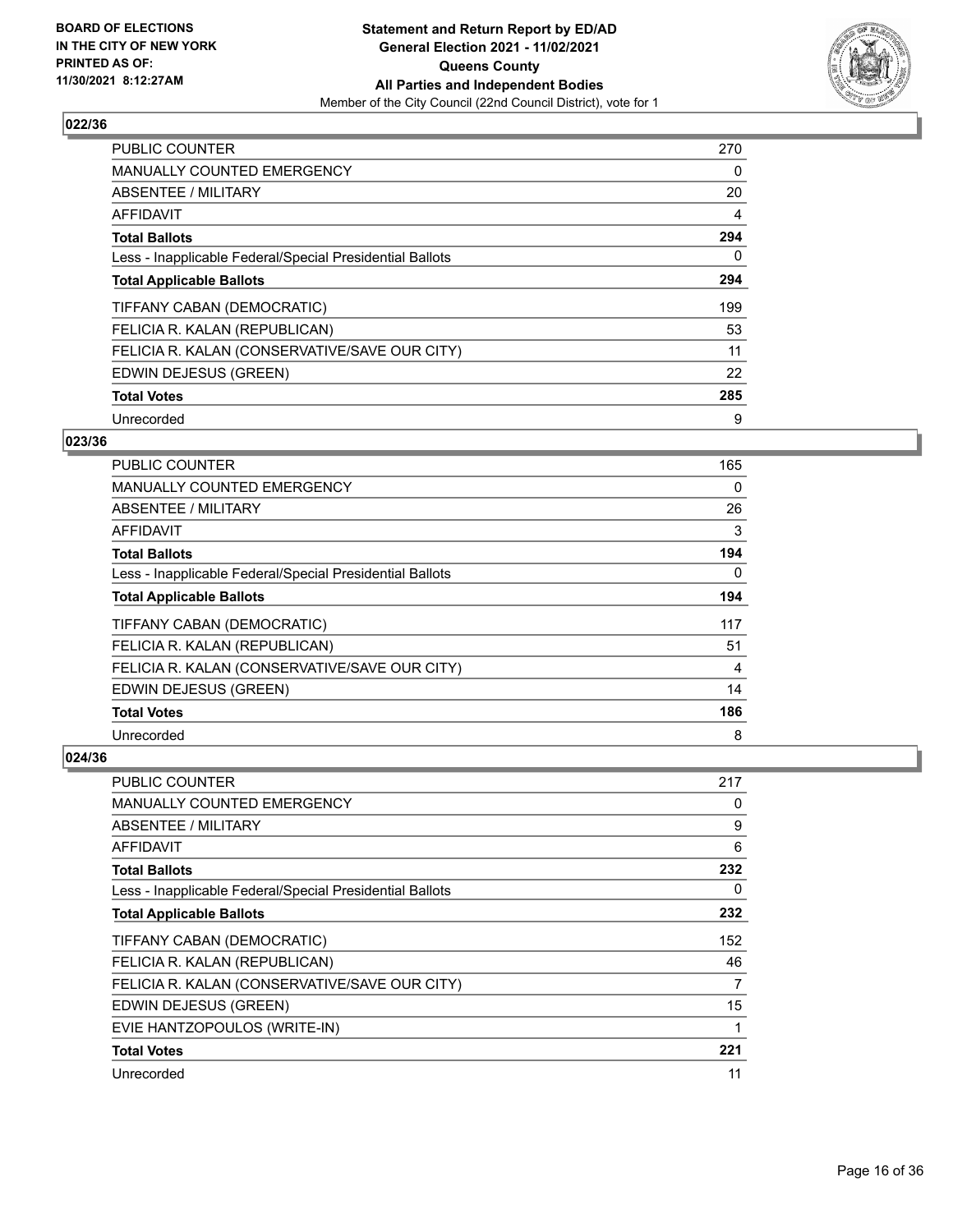

| PUBLIC COUNTER                                           | 173 |
|----------------------------------------------------------|-----|
| <b>MANUALLY COUNTED EMERGENCY</b>                        | 0   |
| <b>ABSENTEE / MILITARY</b>                               | 9   |
| <b>AFFIDAVIT</b>                                         | 2   |
| <b>Total Ballots</b>                                     | 184 |
| Less - Inapplicable Federal/Special Presidential Ballots | 0   |
| <b>Total Applicable Ballots</b>                          | 184 |
| TIFFANY CABAN (DEMOCRATIC)                               | 121 |
| FELICIA R. KALAN (REPUBLICAN)                            | 29  |
| FELICIA R. KALAN (CONSERVATIVE/SAVE OUR CITY)            | 6   |
| EDWIN DEJESUS (GREEN)                                    | 16  |
| <b>JUDITH EXLER (WRITE-IN)</b>                           | 1   |
| UNATTRIBUTABLE WRITE-IN (WRITE-IN)                       | 1   |
| <b>Total Votes</b>                                       | 174 |
| Unrecorded                                               | 10  |

## **027/36**

| <b>PUBLIC COUNTER</b>                                    | 227 |
|----------------------------------------------------------|-----|
| <b>MANUALLY COUNTED EMERGENCY</b>                        | 0   |
| ABSENTEE / MILITARY                                      | 30  |
| <b>AFFIDAVIT</b>                                         | 2   |
| <b>Total Ballots</b>                                     | 259 |
| Less - Inapplicable Federal/Special Presidential Ballots | 0   |
| <b>Total Applicable Ballots</b>                          | 259 |
| TIFFANY CABAN (DEMOCRATIC)                               | 170 |
| FELICIA R. KALAN (REPUBLICAN)                            | 59  |
| FELICIA R. KALAN (CONSERVATIVE/SAVE OUR CITY)            | 5   |
| EDWIN DEJESUS (GREEN)                                    | 16  |
| <b>Total Votes</b>                                       | 250 |
| Unrecorded                                               | 9   |

| PUBLIC COUNTER                                           | 226 |
|----------------------------------------------------------|-----|
| <b>MANUALLY COUNTED EMERGENCY</b>                        | 0   |
| ABSENTEE / MILITARY                                      | 29  |
| AFFIDAVIT                                                | 0   |
| <b>Total Ballots</b>                                     | 255 |
| Less - Inapplicable Federal/Special Presidential Ballots | 0   |
| <b>Total Applicable Ballots</b>                          | 255 |
| TIFFANY CABAN (DEMOCRATIC)                               | 105 |
| FELICIA R. KALAN (REPUBLICAN)                            | 107 |
| FELICIA R. KALAN (CONSERVATIVE/SAVE OUR CITY)            | 14  |
| EDWIN DEJESUS (GREEN)                                    | 14  |
| EVIE HANTZOPOULOS (WRITE-IN)                             | 2   |
| <b>Total Votes</b>                                       | 242 |
| Unrecorded                                               | 13  |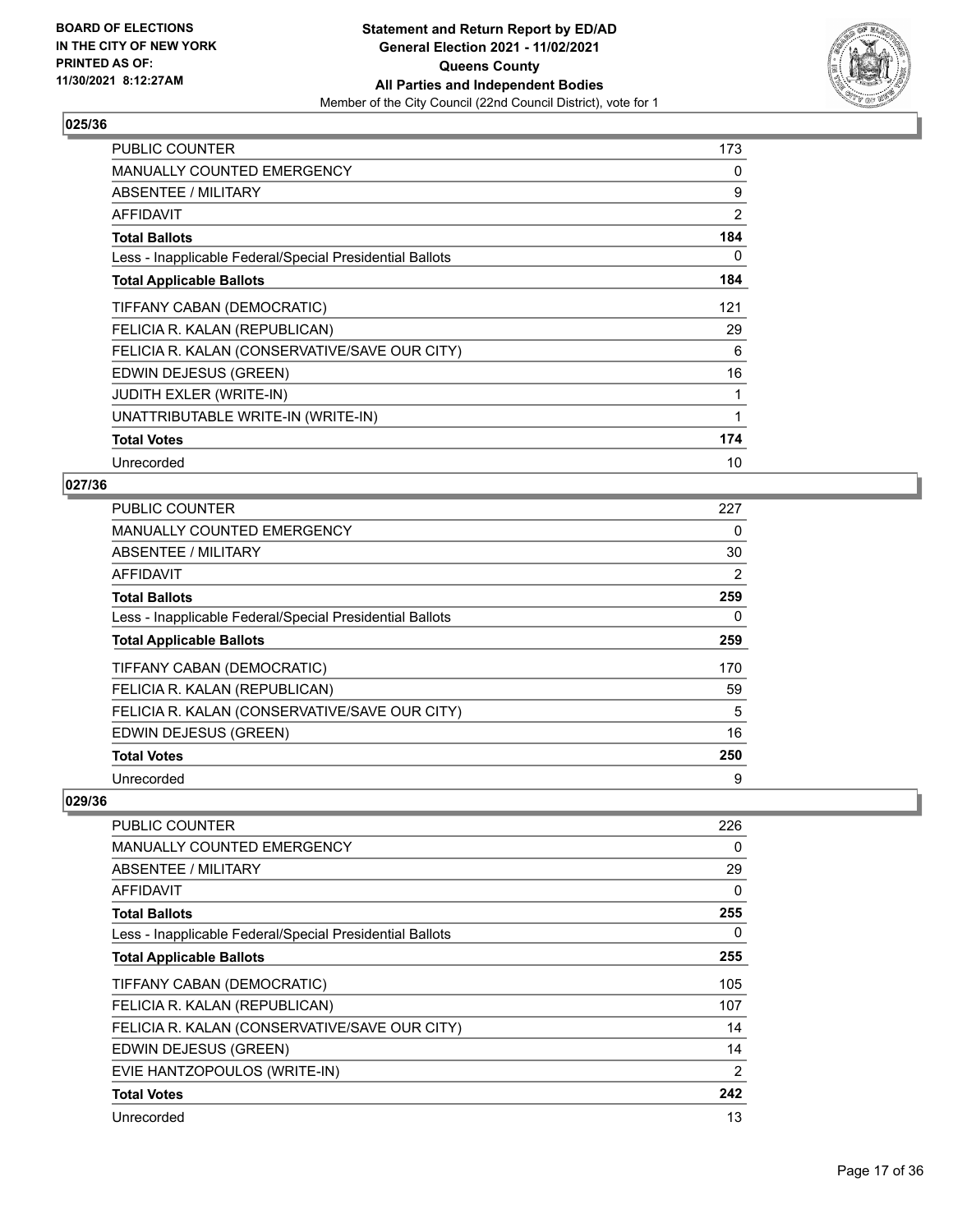

| <b>PUBLIC COUNTER</b>                                    | 235 |
|----------------------------------------------------------|-----|
| <b>MANUALLY COUNTED EMERGENCY</b>                        | 0   |
| <b>ABSENTEE / MILITARY</b>                               | 18  |
| AFFIDAVIT                                                | 1   |
| <b>Total Ballots</b>                                     | 254 |
| Less - Inapplicable Federal/Special Presidential Ballots | 0   |
| <b>Total Applicable Ballots</b>                          | 254 |
| TIFFANY CABAN (DEMOCRATIC)                               | 139 |
| FELICIA R. KALAN (REPUBLICAN)                            | 79  |
| FELICIA R. KALAN (CONSERVATIVE/SAVE OUR CITY)            | 9   |
| EDWIN DEJESUS (GREEN)                                    | 13  |
| EVIE HANTZOPOULOS (WRITE-IN)                             | 1   |
| <b>Total Votes</b>                                       | 241 |
| Unrecorded                                               | 13  |

## **031/36**

| <b>PUBLIC COUNTER</b>                                    | 204 |
|----------------------------------------------------------|-----|
| <b>MANUALLY COUNTED EMERGENCY</b>                        | 0   |
| ABSENTEE / MILITARY                                      | 19  |
| AFFIDAVIT                                                | 4   |
| <b>Total Ballots</b>                                     | 227 |
| Less - Inapplicable Federal/Special Presidential Ballots | 0   |
| <b>Total Applicable Ballots</b>                          | 227 |
| TIFFANY CABAN (DEMOCRATIC)                               | 129 |
| FELICIA R. KALAN (REPUBLICAN)                            | 68  |
| FELICIA R. KALAN (CONSERVATIVE/SAVE OUR CITY)            | 9   |
| EDWIN DEJESUS (GREEN)                                    | 10  |
| KATHRYN MADIGAN (WRITE-IN)                               |     |
| <b>Total Votes</b>                                       | 217 |
| Unrecorded                                               | 10  |

| <b>PUBLIC COUNTER</b>                                    | 222 |
|----------------------------------------------------------|-----|
| <b>MANUALLY COUNTED EMERGENCY</b>                        | 0   |
| ABSENTEE / MILITARY                                      | 12  |
| AFFIDAVIT                                                | 4   |
| <b>Total Ballots</b>                                     | 238 |
| Less - Inapplicable Federal/Special Presidential Ballots | 0   |
| <b>Total Applicable Ballots</b>                          | 238 |
| TIFFANY CABAN (DEMOCRATIC)                               | 130 |
| FELICIA R. KALAN (REPUBLICAN)                            | 56  |
| FELICIA R. KALAN (CONSERVATIVE/SAVE OUR CITY)            | 12  |
| EDWIN DEJESUS (GREEN)                                    | 22  |
| <b>Total Votes</b>                                       | 220 |
| Unrecorded                                               | 18  |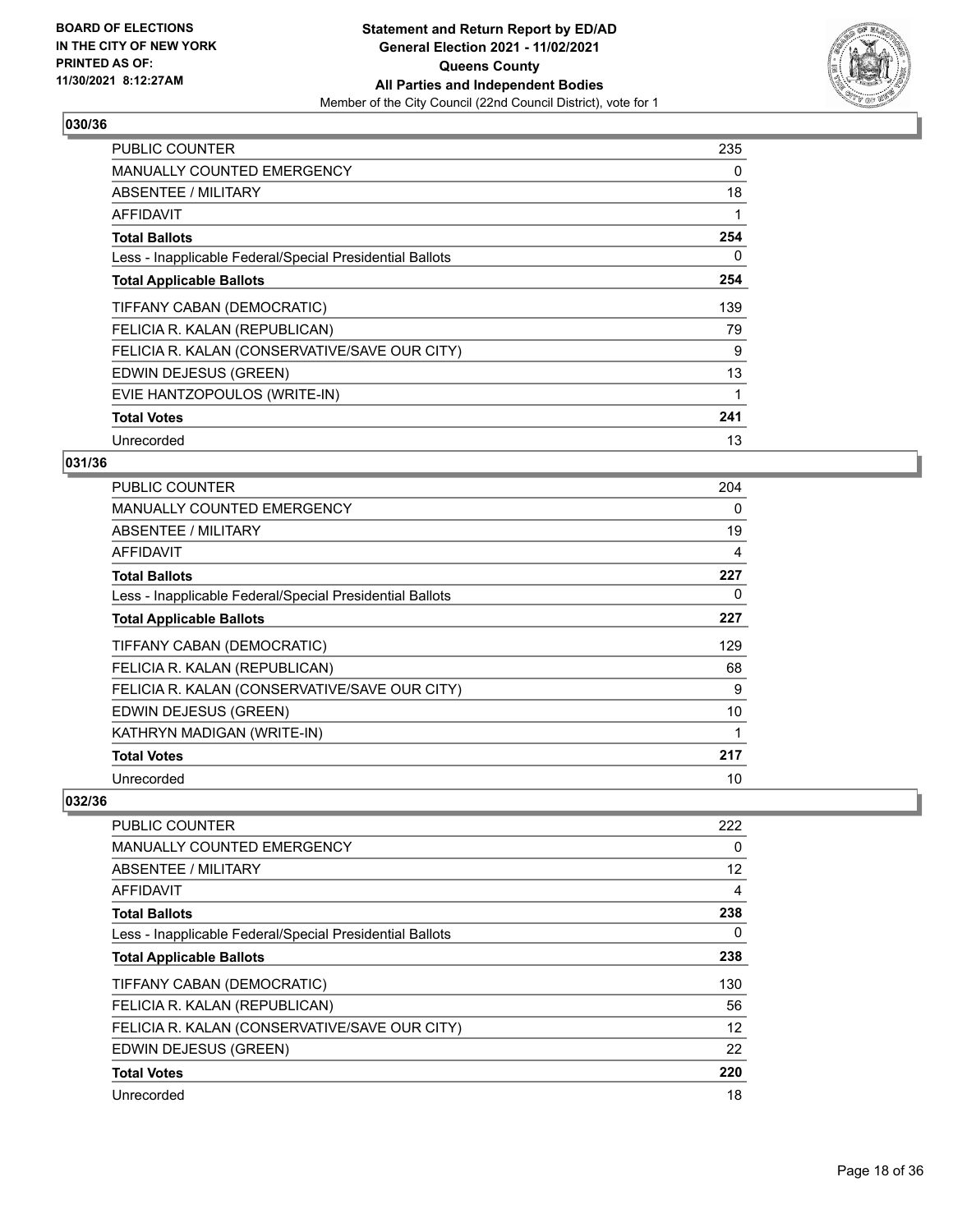

| PUBLIC COUNTER                                           | 184          |
|----------------------------------------------------------|--------------|
| <b>MANUALLY COUNTED EMERGENCY</b>                        | 0            |
| <b>ABSENTEE / MILITARY</b>                               | 14           |
| <b>AFFIDAVIT</b>                                         | $\mathbf{1}$ |
| <b>Total Ballots</b>                                     | 199          |
| Less - Inapplicable Federal/Special Presidential Ballots | 0            |
| <b>Total Applicable Ballots</b>                          | 199          |
| TIFFANY CABAN (DEMOCRATIC)                               | 109          |
| FELICIA R. KALAN (REPUBLICAN)                            | 59           |
| FELICIA R. KALAN (CONSERVATIVE/SAVE OUR CITY)            | 9            |
| EDWIN DEJESUS (GREEN)                                    | 12           |
| MICHAEL GIANARIS (WRITE-IN)                              | 1            |
| PETER F VALLONE SR (WRITE-IN)                            | 1            |
| <b>Total Votes</b>                                       | 191          |
| Unrecorded                                               | 8            |

## **034/36**

| PUBLIC COUNTER                                           | 206            |
|----------------------------------------------------------|----------------|
| <b>MANUALLY COUNTED EMERGENCY</b>                        | 0              |
| ABSENTEE / MILITARY                                      | 17             |
| AFFIDAVIT                                                |                |
| <b>Total Ballots</b>                                     | 224            |
| Less - Inapplicable Federal/Special Presidential Ballots | 0              |
| <b>Total Applicable Ballots</b>                          | 224            |
| TIFFANY CABAN (DEMOCRATIC)                               | 158            |
| FELICIA R. KALAN (REPUBLICAN)                            | 42             |
| FELICIA R. KALAN (CONSERVATIVE/SAVE OUR CITY)            | $\overline{2}$ |
| EDWIN DEJESUS (GREEN)                                    | 16             |
| <b>Total Votes</b>                                       | 218            |
| Unrecorded                                               | 6              |

| PUBLIC COUNTER                                           | 278 |
|----------------------------------------------------------|-----|
| <b>MANUALLY COUNTED EMERGENCY</b>                        | 0   |
| <b>ABSENTEE / MILITARY</b>                               | 18  |
| AFFIDAVIT                                                | 2   |
| <b>Total Ballots</b>                                     | 298 |
| Less - Inapplicable Federal/Special Presidential Ballots | 0   |
| <b>Total Applicable Ballots</b>                          | 298 |
| TIFFANY CABAN (DEMOCRATIC)                               | 189 |
| FELICIA R. KALAN (REPUBLICAN)                            | 72  |
| FELICIA R. KALAN (CONSERVATIVE/SAVE OUR CITY)            | 7   |
| EDWIN DEJESUS (GREEN)                                    | 17  |
| JOHN J CIAFONE (WRITE-IN)                                |     |
| <b>Total Votes</b>                                       | 286 |
| Unrecorded                                               | 12  |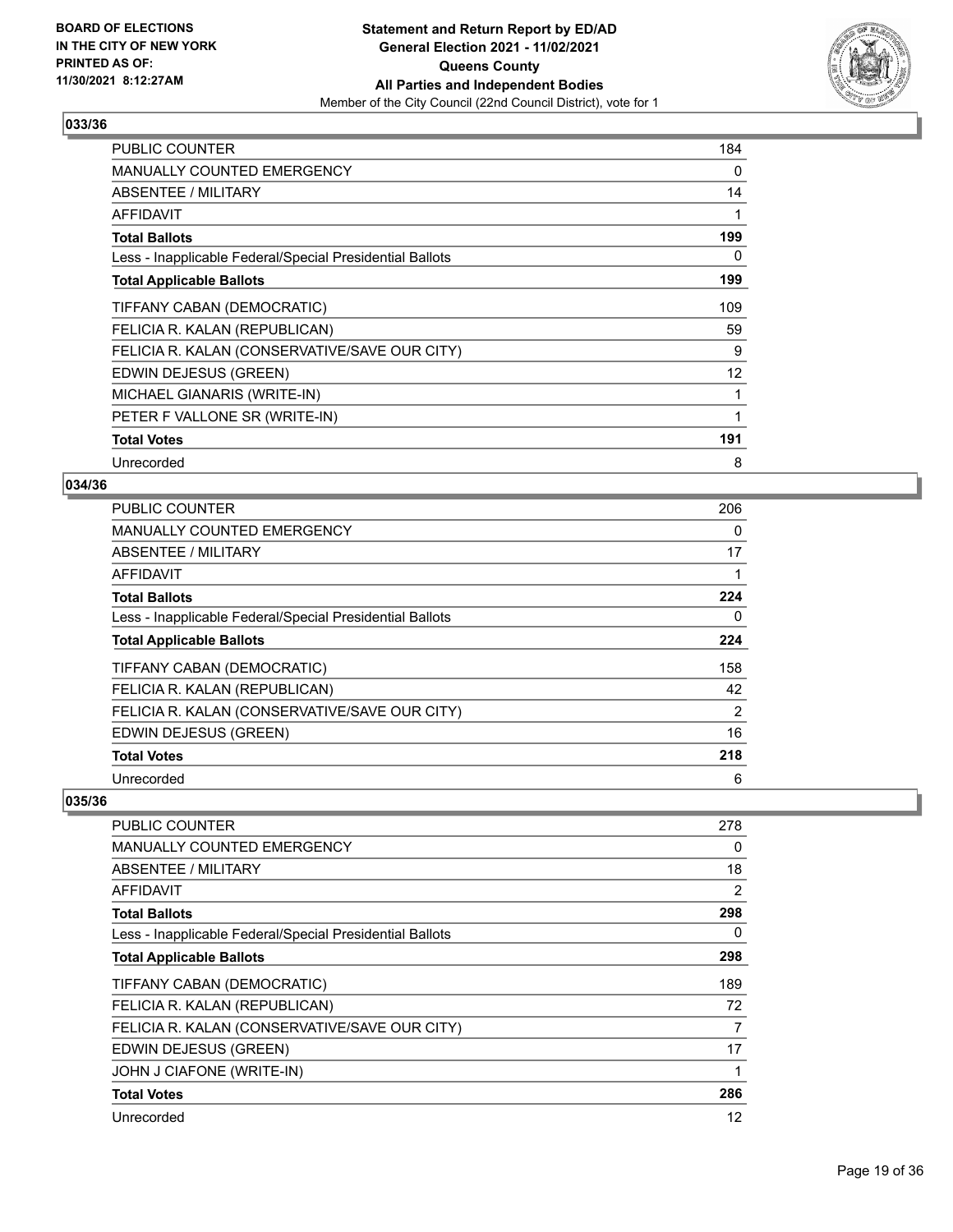

| <b>PUBLIC COUNTER</b>                                    | 277 |
|----------------------------------------------------------|-----|
| <b>MANUALLY COUNTED EMERGENCY</b>                        | 0   |
| ABSENTEE / MILITARY                                      | 20  |
| <b>AFFIDAVIT</b>                                         | 3   |
| <b>Total Ballots</b>                                     | 300 |
| Less - Inapplicable Federal/Special Presidential Ballots | 0   |
| <b>Total Applicable Ballots</b>                          | 300 |
| TIFFANY CABAN (DEMOCRATIC)                               | 197 |
| FELICIA R. KALAN (REPUBLICAN)                            | 41  |
| FELICIA R. KALAN (CONSERVATIVE/SAVE OUR CITY)            | 10  |
| EDWIN DEJESUS (GREEN)                                    | 41  |
| <b>Total Votes</b>                                       | 289 |
| Unrecorded                                               | 11  |

# **037/36**

| PUBLIC COUNTER                                           | 279 |
|----------------------------------------------------------|-----|
| <b>MANUALLY COUNTED EMERGENCY</b>                        | 0   |
| <b>ABSENTEE / MILITARY</b>                               | 21  |
| AFFIDAVIT                                                |     |
| <b>Total Ballots</b>                                     | 301 |
| Less - Inapplicable Federal/Special Presidential Ballots | 0   |
| <b>Total Applicable Ballots</b>                          | 301 |
| TIFFANY CABAN (DEMOCRATIC)                               | 177 |
| FELICIA R. KALAN (REPUBLICAN)                            | 70  |
| FELICIA R. KALAN (CONSERVATIVE/SAVE OUR CITY)            | 15  |
| EDWIN DEJESUS (GREEN)                                    | 23  |
| EVIE HANTZOPOULOS (WRITE-IN)                             |     |
| JONATHAN ALTRIO (WRITE-IN)                               | 1   |
| <b>Total Votes</b>                                       | 287 |
| Unrecorded                                               | 14  |

| <b>PUBLIC COUNTER</b>                                    | 274 |
|----------------------------------------------------------|-----|
| <b>MANUALLY COUNTED EMERGENCY</b>                        | 0   |
| ABSENTEE / MILITARY                                      | 14  |
| AFFIDAVIT                                                |     |
| <b>Total Ballots</b>                                     | 289 |
| Less - Inapplicable Federal/Special Presidential Ballots | 0   |
| <b>Total Applicable Ballots</b>                          | 289 |
| TIFFANY CABAN (DEMOCRATIC)                               | 160 |
| FELICIA R. KALAN (REPUBLICAN)                            | 82  |
| FELICIA R. KALAN (CONSERVATIVE/SAVE OUR CITY)            | 11  |
| EDWIN DEJESUS (GREEN)                                    | 27  |
| <b>Total Votes</b>                                       | 280 |
| Unrecorded                                               | 9   |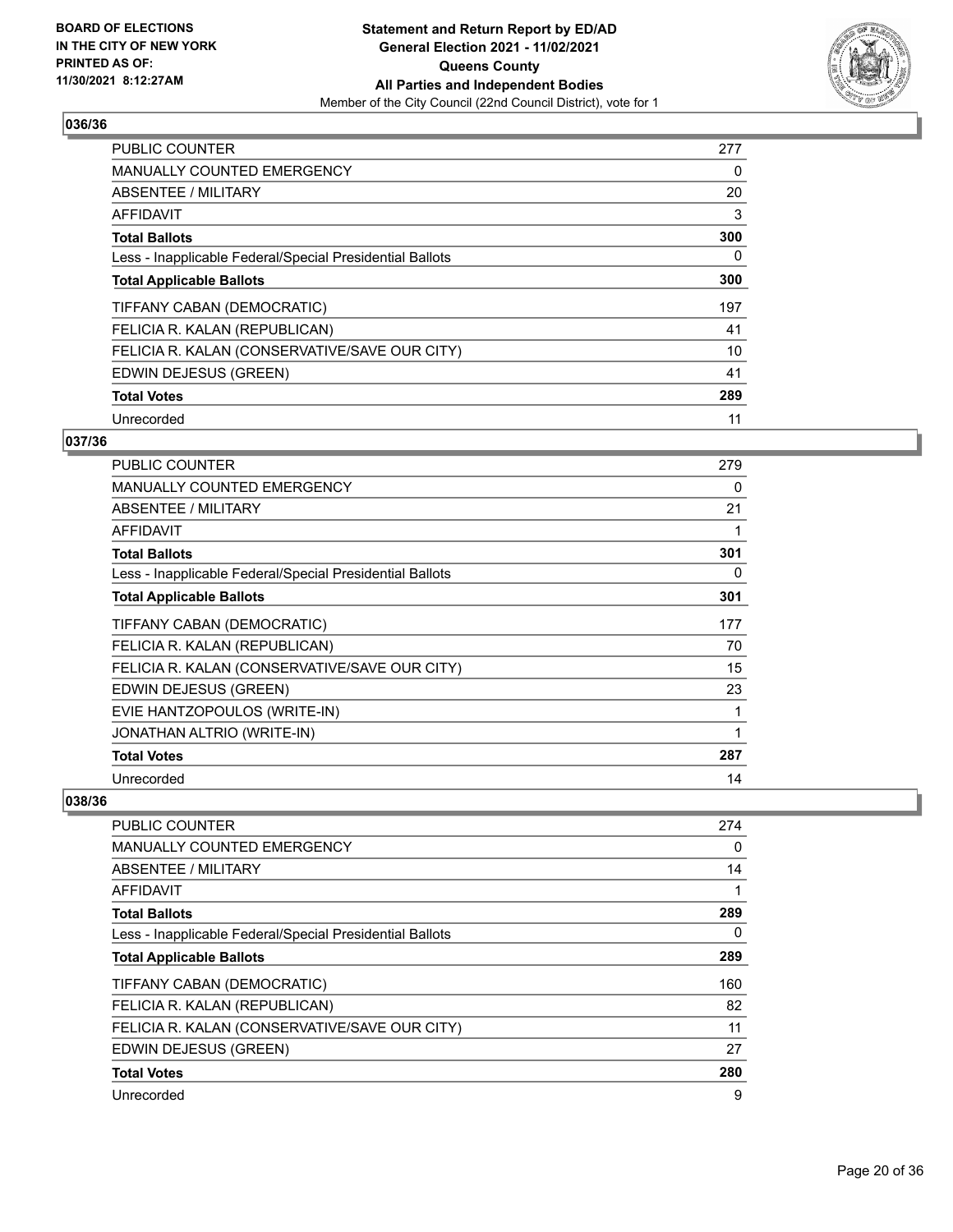

| <b>PUBLIC COUNTER</b>                                    | 249 |
|----------------------------------------------------------|-----|
| <b>MANUALLY COUNTED EMERGENCY</b>                        | 0   |
| ABSENTEE / MILITARY                                      | 19  |
| <b>AFFIDAVIT</b>                                         | 3   |
| <b>Total Ballots</b>                                     | 271 |
| Less - Inapplicable Federal/Special Presidential Ballots | 0   |
| <b>Total Applicable Ballots</b>                          | 271 |
| TIFFANY CABAN (DEMOCRATIC)                               | 160 |
| FELICIA R. KALAN (REPUBLICAN)                            | 77  |
| FELICIA R. KALAN (CONSERVATIVE/SAVE OUR CITY)            | 5   |
| EDWIN DEJESUS (GREEN)                                    | 22  |
| <b>Total Votes</b>                                       | 264 |
| Unrecorded                                               | 7   |

## **040/36**

| <b>PUBLIC COUNTER</b>                                    | 342      |
|----------------------------------------------------------|----------|
| <b>MANUALLY COUNTED EMERGENCY</b>                        | $\Omega$ |
| ABSENTEE / MILITARY                                      | 16       |
| AFFIDAVIT                                                | 2        |
| <b>Total Ballots</b>                                     | 360      |
| Less - Inapplicable Federal/Special Presidential Ballots | 0        |
| <b>Total Applicable Ballots</b>                          | 360      |
| TIFFANY CABAN (DEMOCRATIC)                               | 201      |
| FELICIA R. KALAN (REPUBLICAN)                            | 113      |
| FELICIA R. KALAN (CONSERVATIVE/SAVE OUR CITY)            | 6        |
| EDWIN DEJESUS (GREEN)                                    | 18       |
| <b>Total Votes</b>                                       | 338      |
| Unrecorded                                               | 22       |

| <b>PUBLIC COUNTER</b>                                    | 385 |
|----------------------------------------------------------|-----|
| <b>MANUALLY COUNTED EMERGENCY</b>                        | 0   |
| ABSENTEE / MILITARY                                      | 15  |
| AFFIDAVIT                                                | 2   |
| <b>Total Ballots</b>                                     | 402 |
| Less - Inapplicable Federal/Special Presidential Ballots | 0   |
| <b>Total Applicable Ballots</b>                          | 402 |
| TIFFANY CABAN (DEMOCRATIC)                               | 208 |
| FELICIA R. KALAN (REPUBLICAN)                            | 139 |
| FELICIA R. KALAN (CONSERVATIVE/SAVE OUR CITY)            | 21  |
| EDWIN DEJESUS (GREEN)                                    | 23  |
| <b>Total Votes</b>                                       | 391 |
| Unrecorded                                               | 11  |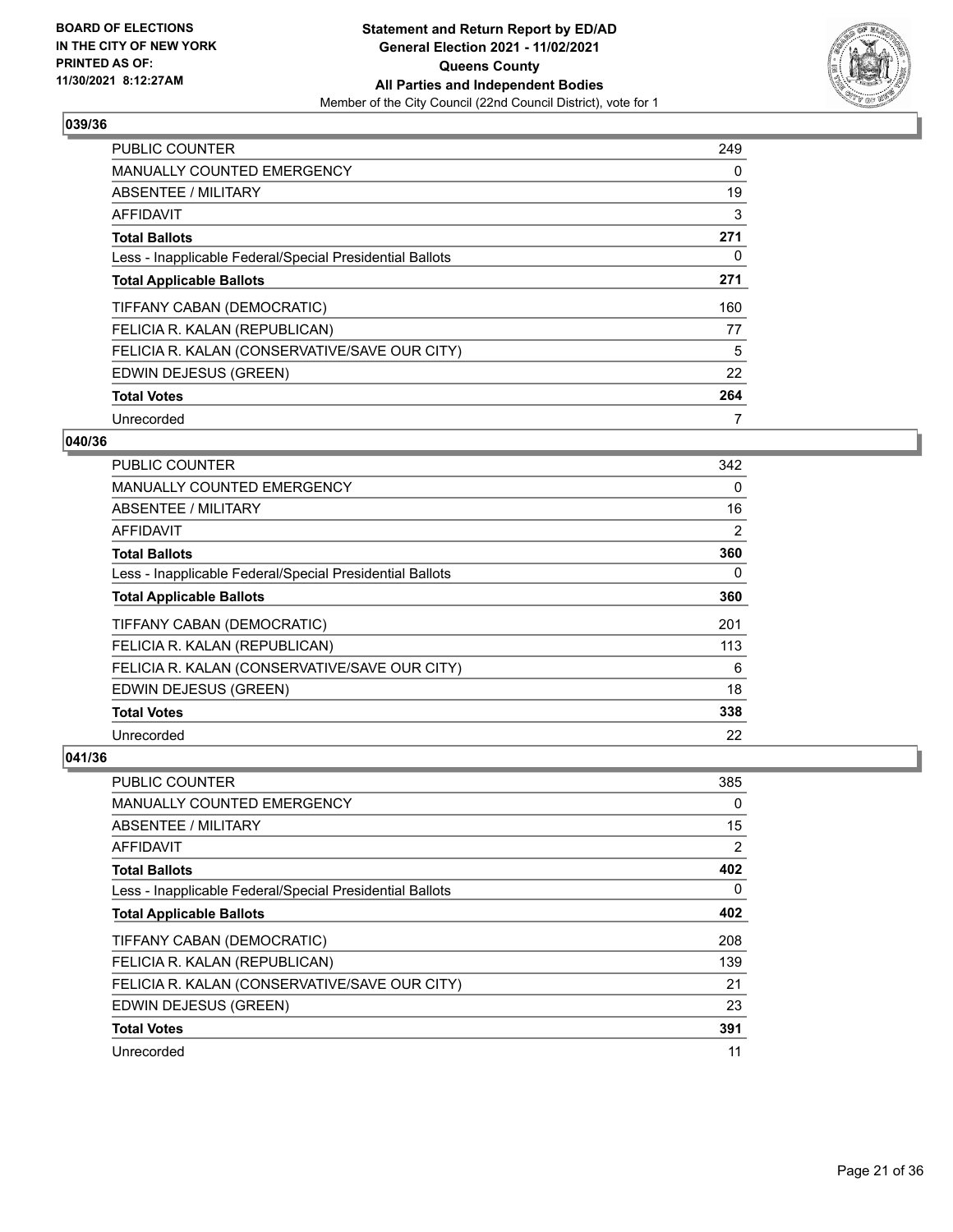

| <b>PUBLIC COUNTER</b>                                    | 273 |
|----------------------------------------------------------|-----|
| <b>MANUALLY COUNTED EMERGENCY</b>                        | 0   |
| ABSENTEE / MILITARY                                      | 15  |
| <b>AFFIDAVIT</b>                                         | 3   |
| <b>Total Ballots</b>                                     | 291 |
| Less - Inapplicable Federal/Special Presidential Ballots | 0   |
| <b>Total Applicable Ballots</b>                          | 291 |
| TIFFANY CABAN (DEMOCRATIC)                               | 154 |
| FELICIA R. KALAN (REPUBLICAN)                            | 96  |
| FELICIA R. KALAN (CONSERVATIVE/SAVE OUR CITY)            | 9   |
| EDWIN DEJESUS (GREEN)                                    | 16  |
| <b>Total Votes</b>                                       | 275 |
| Unrecorded                                               | 16  |

## **043/36**

| <b>PUBLIC COUNTER</b>                                    | 58             |
|----------------------------------------------------------|----------------|
| MANUALLY COUNTED EMERGENCY                               | 0              |
| ABSENTEE / MILITARY                                      | 5              |
| AFFIDAVIT                                                | 0              |
| <b>Total Ballots</b>                                     | 63             |
| Less - Inapplicable Federal/Special Presidential Ballots | $\Omega$       |
| <b>Total Applicable Ballots</b>                          | 63             |
| TIFFANY CABAN (DEMOCRATIC)                               | 30             |
| FELICIA R. KALAN (REPUBLICAN)                            | 27             |
| FELICIA R. KALAN (CONSERVATIVE/SAVE OUR CITY)            | 2              |
| EDWIN DEJESUS (GREEN)                                    | 2              |
| <b>Total Votes</b>                                       | 61             |
| Unrecorded                                               | $\overline{2}$ |

| <b>PUBLIC COUNTER</b>                                    | 231 |
|----------------------------------------------------------|-----|
| <b>MANUALLY COUNTED EMERGENCY</b>                        | 0   |
| ABSENTEE / MILITARY                                      | 23  |
| AFFIDAVIT                                                | 4   |
| <b>Total Ballots</b>                                     | 258 |
| Less - Inapplicable Federal/Special Presidential Ballots | 0   |
| <b>Total Applicable Ballots</b>                          | 258 |
| TIFFANY CABAN (DEMOCRATIC)                               | 181 |
| FELICIA R. KALAN (REPUBLICAN)                            | 60  |
| FELICIA R. KALAN (CONSERVATIVE/SAVE OUR CITY)            | 3   |
| EDWIN DEJESUS (GREEN)                                    | 10  |
| <b>Total Votes</b>                                       | 254 |
| Unrecorded                                               | 4   |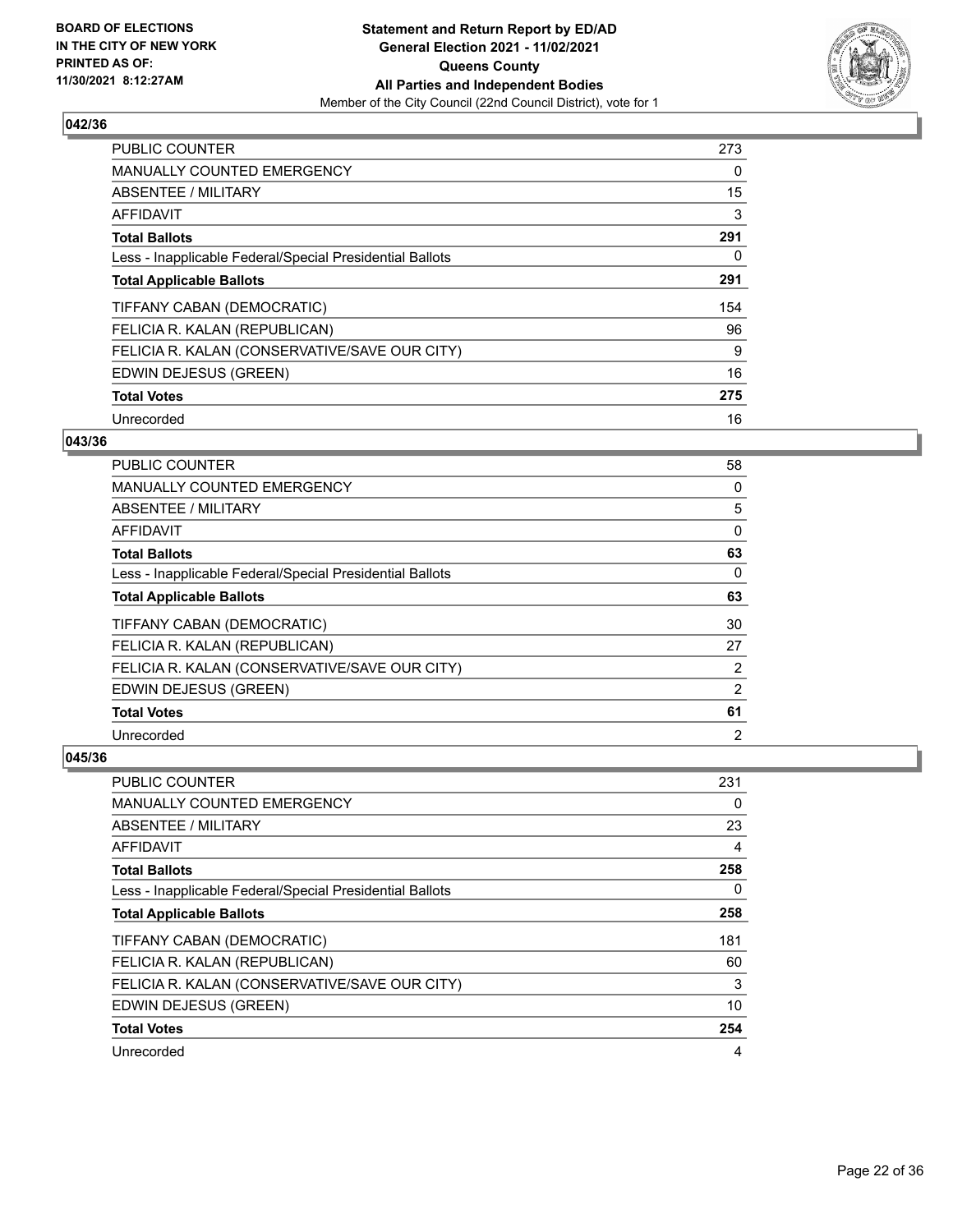

| <b>PUBLIC COUNTER</b>                                    | 178      |
|----------------------------------------------------------|----------|
| <b>MANUALLY COUNTED EMERGENCY</b>                        | 0        |
| ABSENTEE / MILITARY                                      | 15       |
| <b>AFFIDAVIT</b>                                         |          |
| <b>Total Ballots</b>                                     | 194      |
| Less - Inapplicable Federal/Special Presidential Ballots | $\Omega$ |
| <b>Total Applicable Ballots</b>                          | 194      |
| TIFFANY CABAN (DEMOCRATIC)                               | 58       |
| FELICIA R. KALAN (REPUBLICAN)                            | 94       |
| FELICIA R. KALAN (CONSERVATIVE/SAVE OUR CITY)            | 15       |
| EDWIN DEJESUS (GREEN)                                    | 20       |
| <b>Total Votes</b>                                       | 187      |
| Unrecorded                                               | 7        |

## **047/36**

| <b>PUBLIC COUNTER</b>                                    | 239 |
|----------------------------------------------------------|-----|
| MANUALLY COUNTED EMERGENCY                               | 0   |
| ABSENTEE / MILITARY                                      | 11  |
| AFFIDAVIT                                                | 4   |
| <b>Total Ballots</b>                                     | 254 |
| Less - Inapplicable Federal/Special Presidential Ballots | 0   |
| <b>Total Applicable Ballots</b>                          | 254 |
| TIFFANY CABAN (DEMOCRATIC)                               | 96  |
| FELICIA R. KALAN (REPUBLICAN)                            | 118 |
| FELICIA R. KALAN (CONSERVATIVE/SAVE OUR CITY)            | 13  |
| EDWIN DEJESUS (GREEN)                                    | 15  |
| <b>Total Votes</b>                                       | 242 |
| Unrecorded                                               | 12  |

| PUBLIC COUNTER                                           | 232      |
|----------------------------------------------------------|----------|
| <b>MANUALLY COUNTED EMERGENCY</b>                        | 0        |
| ABSENTEE / MILITARY                                      | 19       |
| AFFIDAVIT                                                | 0        |
| <b>Total Ballots</b>                                     | 251      |
| Less - Inapplicable Federal/Special Presidential Ballots | $\Omega$ |
| <b>Total Applicable Ballots</b>                          | 251      |
| TIFFANY CABAN (DEMOCRATIC)                               | 86       |
| FELICIA R. KALAN (REPUBLICAN)                            | 113      |
| FELICIA R. KALAN (CONSERVATIVE/SAVE OUR CITY)            | 17       |
| EDWIN DEJESUS (GREEN)                                    | 24       |
| <b>Total Votes</b>                                       | 240      |
| Unrecorded                                               | 11       |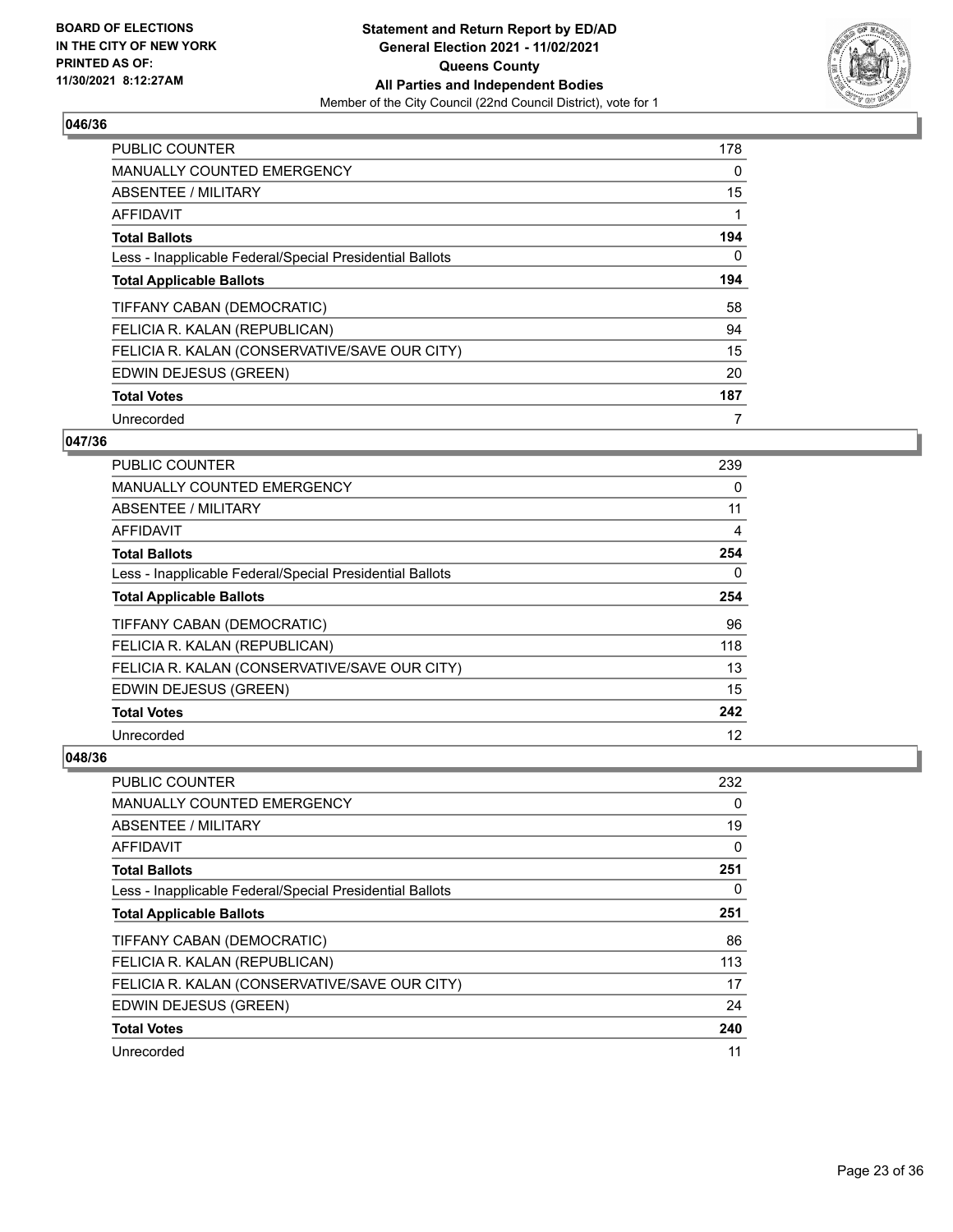

| <b>PUBLIC COUNTER</b>                                    | 253 |
|----------------------------------------------------------|-----|
| <b>MANUALLY COUNTED EMERGENCY</b>                        | 0   |
| ABSENTEE / MILITARY                                      | 8   |
| AFFIDAVIT                                                | 1   |
| <b>Total Ballots</b>                                     | 262 |
| Less - Inapplicable Federal/Special Presidential Ballots | 0   |
| <b>Total Applicable Ballots</b>                          | 262 |
| TIFFANY CABAN (DEMOCRATIC)                               | 189 |
| FELICIA R. KALAN (REPUBLICAN)                            | 44  |
| FELICIA R. KALAN (CONSERVATIVE/SAVE OUR CITY)            | 4   |
| EDWIN DEJESUS (GREEN)                                    | 9   |
| NICHOLAS VELKOV (WRITE-IN)                               | 1   |
| <b>Total Votes</b>                                       | 247 |
| Unrecorded                                               | 15  |

## **050/36**

| PUBLIC COUNTER                                           | 53 |
|----------------------------------------------------------|----|
| MANUALLY COUNTED EMERGENCY                               | 0  |
| ABSENTEE / MILITARY                                      | 3  |
| AFFIDAVIT                                                |    |
| <b>Total Ballots</b>                                     | 57 |
| Less - Inapplicable Federal/Special Presidential Ballots | 0  |
| <b>Total Applicable Ballots</b>                          | 57 |
| TIFFANY CABAN (DEMOCRATIC)                               | 23 |
| FELICIA R. KALAN (REPUBLICAN)                            | 30 |
| FELICIA R. KALAN (CONSERVATIVE/SAVE OUR CITY)            | 0  |
| EDWIN DEJESUS (GREEN)                                    | 1  |
| <b>Total Votes</b>                                       | 54 |
| Unrecorded                                               | 3  |

| PUBLIC COUNTER                                           | 28             |
|----------------------------------------------------------|----------------|
| <b>MANUALLY COUNTED EMERGENCY</b>                        | 0              |
| ABSENTEE / MILITARY                                      | 2              |
| AFFIDAVIT                                                | 0              |
| <b>Total Ballots</b>                                     | 30             |
| Less - Inapplicable Federal/Special Presidential Ballots | 0              |
| <b>Total Applicable Ballots</b>                          | 30             |
| TIFFANY CABAN (DEMOCRATIC)                               | 19             |
| FELICIA R. KALAN (REPUBLICAN)                            | 8              |
| FELICIA R. KALAN (CONSERVATIVE/SAVE OUR CITY)            | $\overline{2}$ |
| EDWIN DEJESUS (GREEN)                                    |                |
| <b>Total Votes</b>                                       | 30             |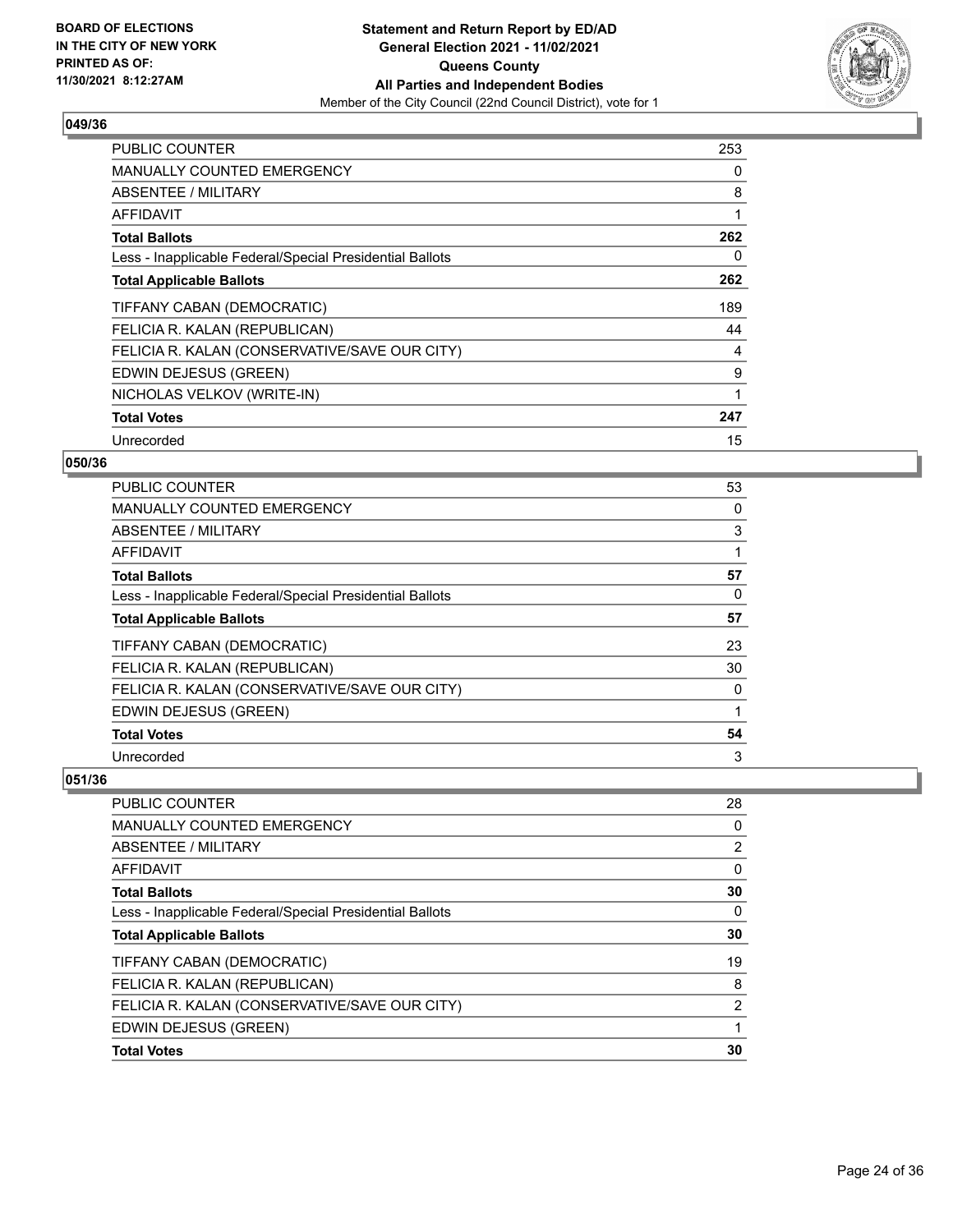

| <b>PUBLIC COUNTER</b>                                    | 293 |
|----------------------------------------------------------|-----|
| <b>MANUALLY COUNTED EMERGENCY</b>                        | 0   |
| ABSENTEE / MILITARY                                      | 14  |
| <b>AFFIDAVIT</b>                                         | 4   |
| <b>Total Ballots</b>                                     | 311 |
| Less - Inapplicable Federal/Special Presidential Ballots | 0   |
| <b>Total Applicable Ballots</b>                          | 311 |
| TIFFANY CABAN (DEMOCRATIC)                               | 235 |
| FELICIA R. KALAN (REPUBLICAN)                            | 40  |
| FELICIA R. KALAN (CONSERVATIVE/SAVE OUR CITY)            | 3   |
| EDWIN DEJESUS (GREEN)                                    | 17  |
| <b>Total Votes</b>                                       | 295 |
| Unrecorded                                               | 16  |

# **053/36**

| <b>PUBLIC COUNTER</b>                                    | 325 |
|----------------------------------------------------------|-----|
| <b>MANUALLY COUNTED EMERGENCY</b>                        | 0   |
| ABSENTEE / MILITARY                                      | 29  |
| AFFIDAVIT                                                | 3   |
| <b>Total Ballots</b>                                     | 357 |
| Less - Inapplicable Federal/Special Presidential Ballots | 0   |
| <b>Total Applicable Ballots</b>                          | 357 |
| TIFFANY CABAN (DEMOCRATIC)                               | 136 |
| FELICIA R. KALAN (REPUBLICAN)                            | 184 |
| FELICIA R. KALAN (CONSERVATIVE/SAVE OUR CITY)            | 10  |
| EDWIN DEJESUS (GREEN)                                    | 14  |
| <b>Total Votes</b>                                       | 344 |
| Unrecorded                                               | 13  |

| PUBLIC COUNTER                                           | 338      |
|----------------------------------------------------------|----------|
| <b>MANUALLY COUNTED EMERGENCY</b>                        | 0        |
| ABSENTEE / MILITARY                                      | 18       |
| AFFIDAVIT                                                | 1        |
| <b>Total Ballots</b>                                     | 357      |
| Less - Inapplicable Federal/Special Presidential Ballots | $\Omega$ |
| <b>Total Applicable Ballots</b>                          | 357      |
| TIFFANY CABAN (DEMOCRATIC)                               | 122      |
| FELICIA R. KALAN (REPUBLICAN)                            | 177      |
| FELICIA R. KALAN (CONSERVATIVE/SAVE OUR CITY)            | 20       |
| EDWIN DEJESUS (GREEN)                                    | 19       |
| EVIE HANTZOPOULOS (WRITE-IN)                             | 1        |
| <b>Total Votes</b>                                       | 339      |
| Unrecorded                                               | 18       |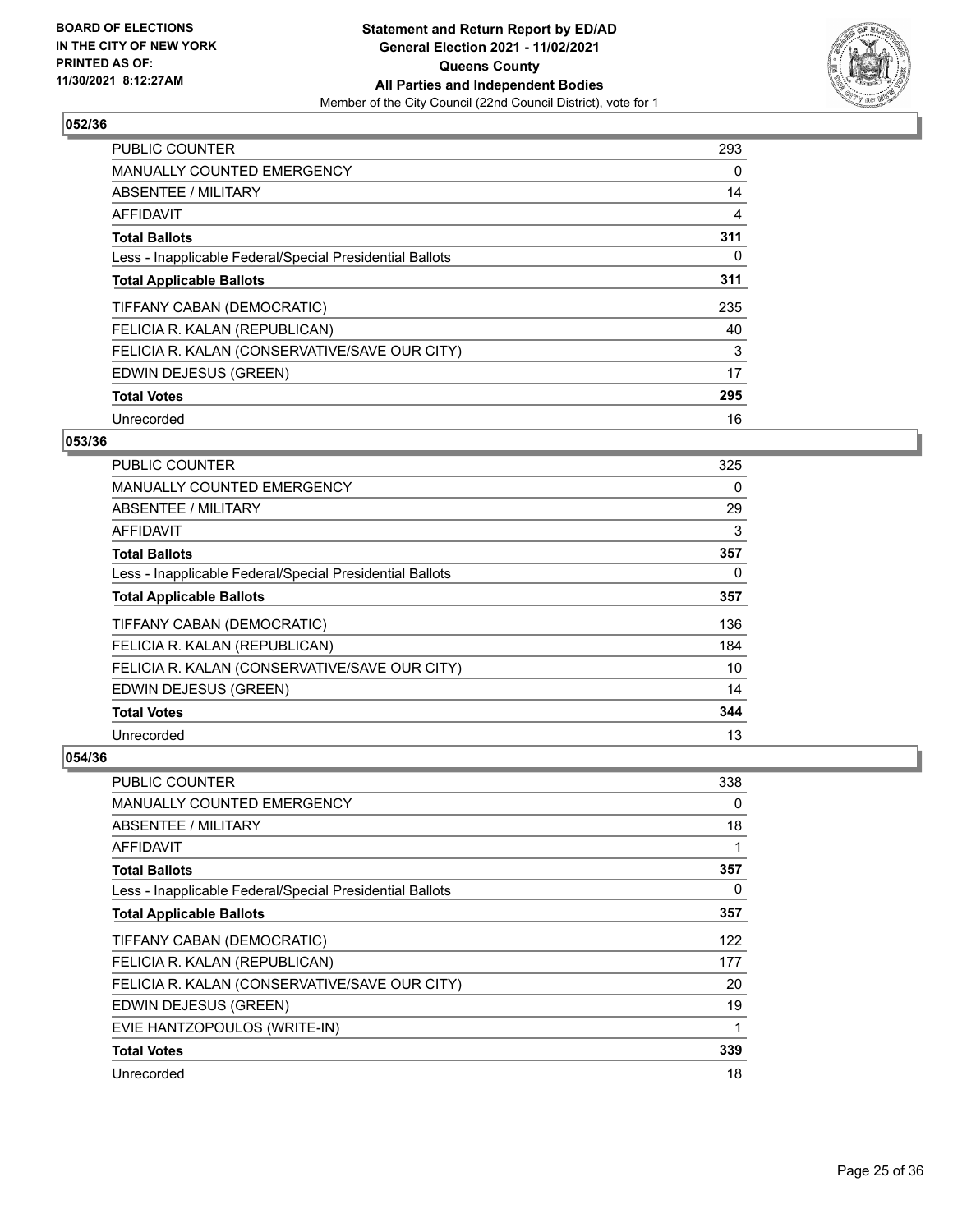

| <b>PUBLIC COUNTER</b>                                    | 298 |
|----------------------------------------------------------|-----|
| <b>MANUALLY COUNTED EMERGENCY</b>                        | 0   |
| <b>ABSENTEE / MILITARY</b>                               | 23  |
| <b>AFFIDAVIT</b>                                         | 6   |
| <b>Total Ballots</b>                                     | 327 |
| Less - Inapplicable Federal/Special Presidential Ballots | 0   |
| <b>Total Applicable Ballots</b>                          | 327 |
| TIFFANY CABAN (DEMOCRATIC)                               | 172 |
| FELICIA R. KALAN (REPUBLICAN)                            | 108 |
| FELICIA R. KALAN (CONSERVATIVE/SAVE OUR CITY)            | 13  |
| EDWIN DEJESUS (GREEN)                                    | 21  |
| LEONARDO BULLARO (WRITE-IN)                              | 1   |
| <b>Total Votes</b>                                       | 315 |
| Unrecorded                                               | 12  |

## **056/36**

| PUBLIC COUNTER                                           | 227 |
|----------------------------------------------------------|-----|
| <b>MANUALLY COUNTED EMERGENCY</b>                        | 0   |
| ABSENTEE / MILITARY                                      | 16  |
| AFFIDAVIT                                                | 2   |
| <b>Total Ballots</b>                                     | 245 |
| Less - Inapplicable Federal/Special Presidential Ballots | 0   |
| <b>Total Applicable Ballots</b>                          | 245 |
| TIFFANY CABAN (DEMOCRATIC)                               | 131 |
| FELICIA R. KALAN (REPUBLICAN)                            | 70  |
| FELICIA R. KALAN (CONSERVATIVE/SAVE OUR CITY)            | 12  |
| EDWIN DEJESUS (GREEN)                                    | 16  |
| LAUREN ASHCROFT (WRITE-IN)                               | 1   |
| <b>Total Votes</b>                                       | 230 |
| Unrecorded                                               | 15  |

| PUBLIC COUNTER                                           | 200 |
|----------------------------------------------------------|-----|
| <b>MANUALLY COUNTED EMERGENCY</b>                        | 0   |
| <b>ABSENTEE / MILITARY</b>                               | 30  |
| AFFIDAVIT                                                | 2   |
| <b>Total Ballots</b>                                     | 232 |
| Less - Inapplicable Federal/Special Presidential Ballots | 0   |
| <b>Total Applicable Ballots</b>                          | 232 |
| TIFFANY CABAN (DEMOCRATIC)                               | 133 |
| FELICIA R. KALAN (REPUBLICAN)                            | 72  |
| FELICIA R. KALAN (CONSERVATIVE/SAVE OUR CITY)            | 7   |
| EDWIN DEJESUS (GREEN)                                    | 11  |
| EVIE HANTZOPOULOS (WRITE-IN)                             |     |
| <b>Total Votes</b>                                       | 224 |
| Unrecorded                                               | 8   |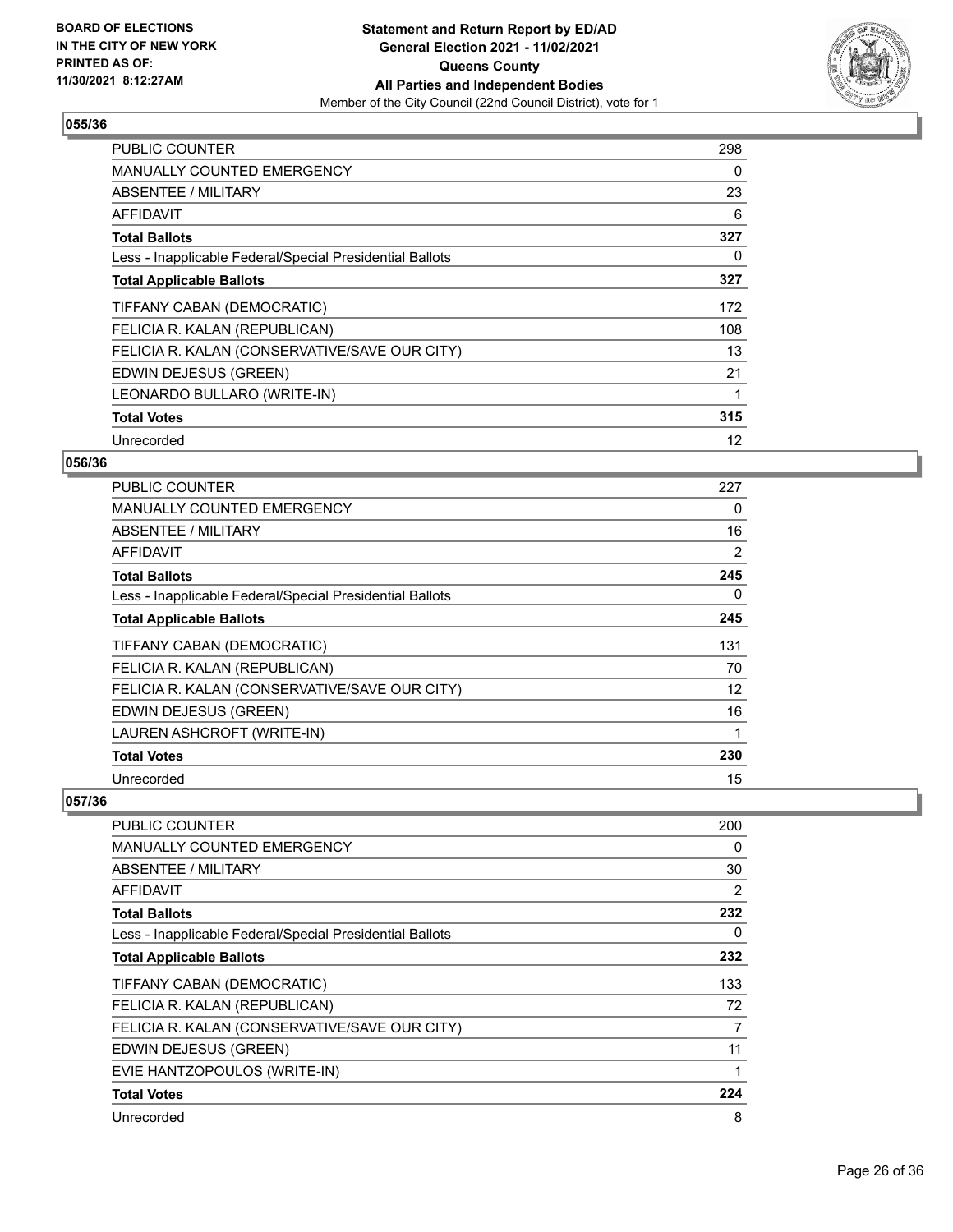

| <b>PUBLIC COUNTER</b>                                    | 181 |
|----------------------------------------------------------|-----|
| <b>MANUALLY COUNTED EMERGENCY</b>                        | 0   |
| ABSENTEE / MILITARY                                      | 7   |
| <b>AFFIDAVIT</b>                                         | 5   |
| <b>Total Ballots</b>                                     | 193 |
| Less - Inapplicable Federal/Special Presidential Ballots | 0   |
| <b>Total Applicable Ballots</b>                          | 193 |
| TIFFANY CABAN (DEMOCRATIC)                               | 125 |
| FELICIA R. KALAN (REPUBLICAN)                            | 52  |
| FELICIA R. KALAN (CONSERVATIVE/SAVE OUR CITY)            | 3   |
| EDWIN DEJESUS (GREEN)                                    | 9   |
| <b>Total Votes</b>                                       | 189 |
| Unrecorded                                               | 4   |

## **059/36**

| PUBLIC COUNTER                                           | 235               |
|----------------------------------------------------------|-------------------|
| <b>MANUALLY COUNTED EMERGENCY</b>                        | 0                 |
| ABSENTEE / MILITARY                                      | 19                |
| <b>AFFIDAVIT</b>                                         | $\overline{2}$    |
| <b>Total Ballots</b>                                     | 256               |
| Less - Inapplicable Federal/Special Presidential Ballots | 0                 |
| <b>Total Applicable Ballots</b>                          | 256               |
| TIFFANY CABAN (DEMOCRATIC)                               | 175               |
| FELICIA R. KALAN (REPUBLICAN)                            | 45                |
| FELICIA R. KALAN (CONSERVATIVE/SAVE OUR CITY)            | 10                |
| EDWIN DEJESUS (GREEN)                                    | $12 \overline{ }$ |
| EVIE HANTZOPOULOS (WRITE-IN)                             | 1                 |
| <b>Total Votes</b>                                       | 243               |
| Unrecorded                                               | 13                |

| PUBLIC COUNTER                                           | 151 |
|----------------------------------------------------------|-----|
| <b>MANUALLY COUNTED EMERGENCY</b>                        | 0   |
| ABSENTEE / MILITARY                                      | 10  |
| AFFIDAVIT                                                |     |
| <b>Total Ballots</b>                                     | 162 |
| Less - Inapplicable Federal/Special Presidential Ballots | 0   |
| <b>Total Applicable Ballots</b>                          | 162 |
| TIFFANY CABAN (DEMOCRATIC)                               | 91  |
| FELICIA R. KALAN (REPUBLICAN)                            | 37  |
| FELICIA R. KALAN (CONSERVATIVE/SAVE OUR CITY)            | 3   |
| EDWIN DEJESUS (GREEN)                                    | 22  |
| <b>Total Votes</b>                                       | 153 |
| Unrecorded                                               | 9   |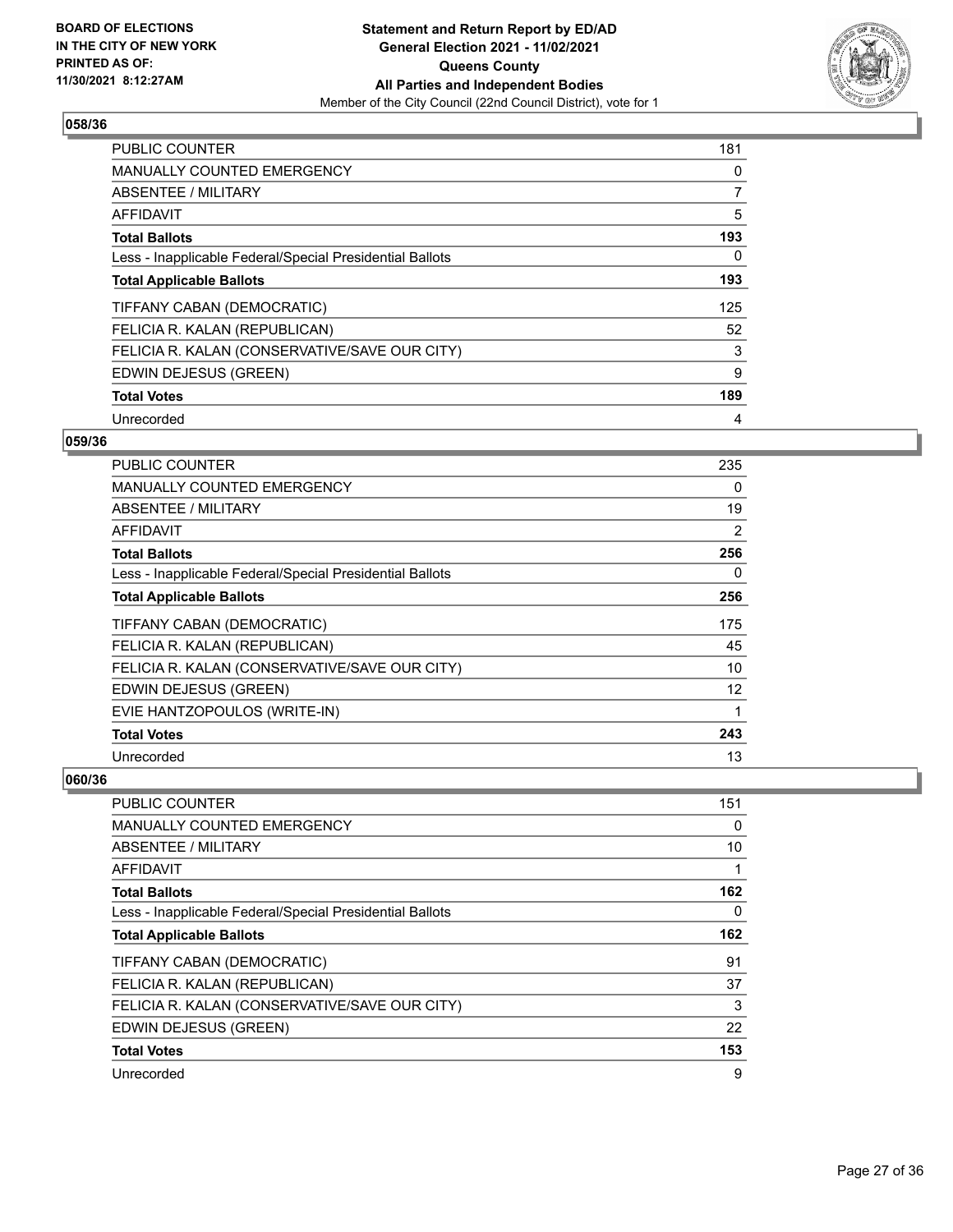

| PUBLIC COUNTER                                           | 242 |
|----------------------------------------------------------|-----|
| <b>MANUALLY COUNTED EMERGENCY</b>                        | 0   |
| <b>ABSENTEE / MILITARY</b>                               | 14  |
| <b>AFFIDAVIT</b>                                         | 4   |
| <b>Total Ballots</b>                                     | 260 |
| Less - Inapplicable Federal/Special Presidential Ballots | 0   |
| <b>Total Applicable Ballots</b>                          | 260 |
| TIFFANY CABAN (DEMOCRATIC)                               | 145 |
| FELICIA R. KALAN (REPUBLICAN)                            | 85  |
| FELICIA R. KALAN (CONSERVATIVE/SAVE OUR CITY)            | 2   |
|                                                          |     |
| EDWIN DEJESUS (GREEN)                                    | 15  |
| AYLA PARSONS (WRITE-IN)                                  | 1   |
| <b>Total Votes</b>                                       | 248 |

## **062/36**

| <b>PUBLIC COUNTER</b>                                    | 163 |
|----------------------------------------------------------|-----|
| MANUALLY COUNTED EMERGENCY                               | 0   |
| ABSENTEE / MILITARY                                      | 8   |
| AFFIDAVIT                                                | 0   |
| <b>Total Ballots</b>                                     | 171 |
| Less - Inapplicable Federal/Special Presidential Ballots | 0   |
| <b>Total Applicable Ballots</b>                          | 171 |
| TIFFANY CABAN (DEMOCRATIC)                               | 102 |
| FELICIA R. KALAN (REPUBLICAN)                            | 50  |
| FELICIA R. KALAN (CONSERVATIVE/SAVE OUR CITY)            | 3   |
| EDWIN DEJESUS (GREEN)                                    | 7   |
| ROBERT BOLANO (WRITE-IN)                                 | 1   |
| <b>Total Votes</b>                                       | 163 |
| Unrecorded                                               | 8   |

| <b>PUBLIC COUNTER</b>                                    | 148 |
|----------------------------------------------------------|-----|
| <b>MANUALLY COUNTED EMERGENCY</b>                        | 0   |
| ABSENTEE / MILITARY                                      | 16  |
| AFFIDAVIT                                                | 0   |
| <b>Total Ballots</b>                                     | 164 |
| Less - Inapplicable Federal/Special Presidential Ballots | 0   |
| <b>Total Applicable Ballots</b>                          | 164 |
| TIFFANY CABAN (DEMOCRATIC)                               | 97  |
| FELICIA R. KALAN (REPUBLICAN)                            | 39  |
| FELICIA R. KALAN (CONSERVATIVE/SAVE OUR CITY)            | 5   |
| EDWIN DEJESUS (GREEN)                                    | 6   |
| <b>Total Votes</b>                                       | 147 |
| Unrecorded                                               | 17  |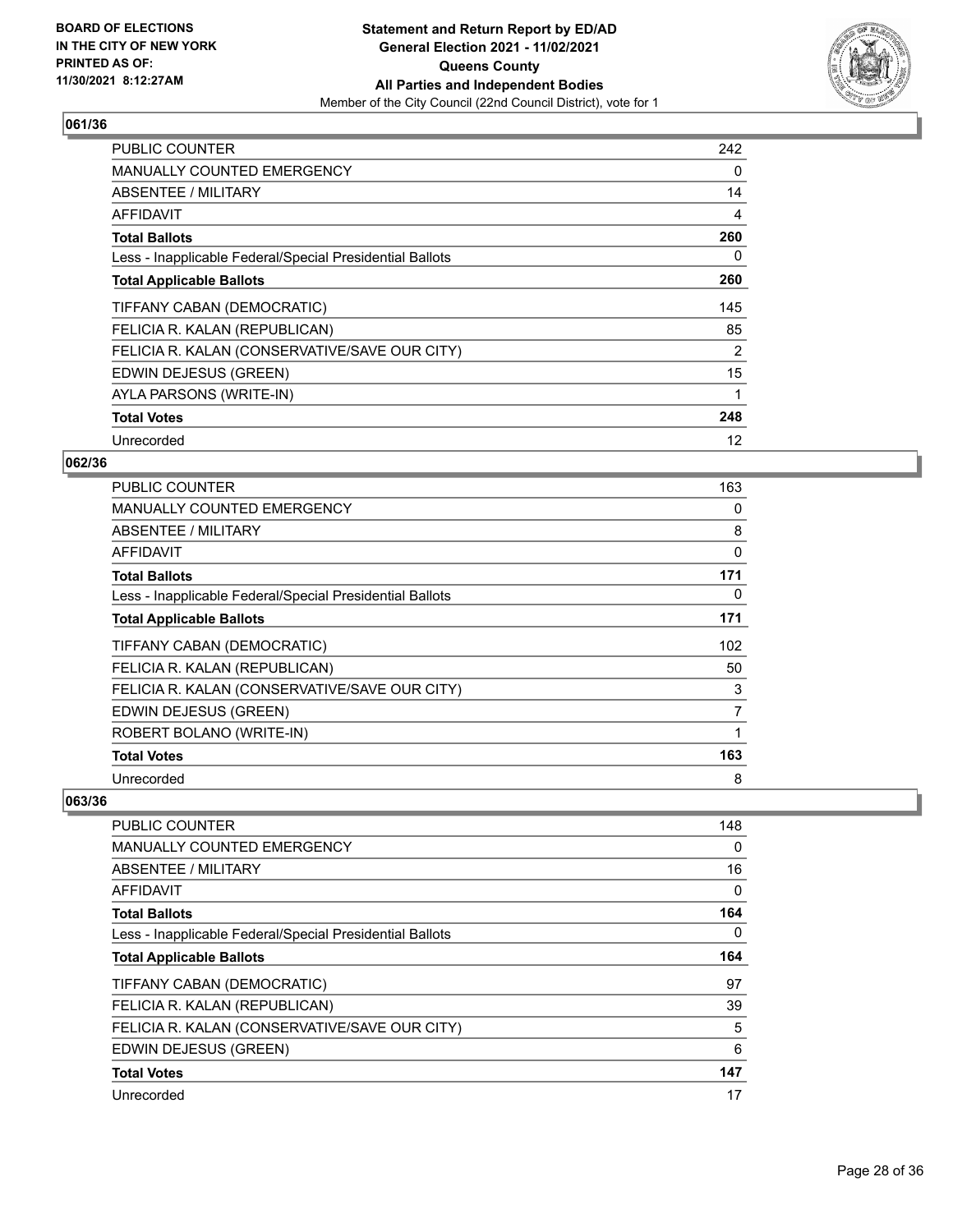

| <b>PUBLIC COUNTER</b>                                    | 181 |
|----------------------------------------------------------|-----|
| <b>MANUALLY COUNTED EMERGENCY</b>                        | 0   |
| ABSENTEE / MILITARY                                      | 17  |
| <b>AFFIDAVIT</b>                                         | 3   |
| <b>Total Ballots</b>                                     | 201 |
| Less - Inapplicable Federal/Special Presidential Ballots | 0   |
| <b>Total Applicable Ballots</b>                          | 201 |
| TIFFANY CABAN (DEMOCRATIC)                               | 129 |
| FELICIA R. KALAN (REPUBLICAN)                            | 39  |
| FELICIA R. KALAN (CONSERVATIVE/SAVE OUR CITY)            | 5   |
| EDWIN DEJESUS (GREEN)                                    | 14  |
| <b>Total Votes</b>                                       | 187 |
| Unrecorded                                               | 14  |

## **067/36**

| <b>PUBLIC COUNTER</b>                                    | 198      |
|----------------------------------------------------------|----------|
| MANUALLY COUNTED EMERGENCY                               | 0        |
| ABSENTEE / MILITARY                                      | 11       |
| AFFIDAVIT                                                | 0        |
| <b>Total Ballots</b>                                     | 209      |
| Less - Inapplicable Federal/Special Presidential Ballots | $\Omega$ |
| <b>Total Applicable Ballots</b>                          | 209      |
| TIFFANY CABAN (DEMOCRATIC)                               | 145      |
| FELICIA R. KALAN (REPUBLICAN)                            | 47       |
| FELICIA R. KALAN (CONSERVATIVE/SAVE OUR CITY)            | 4        |
| EDWIN DEJESUS (GREEN)                                    | 8        |
| <b>Total Votes</b>                                       | 204      |
| Unrecorded                                               | 5        |

| PUBLIC COUNTER                                           | 0 |
|----------------------------------------------------------|---|
| <b>MANUALLY COUNTED EMERGENCY</b>                        | 0 |
| ABSENTEE / MILITARY                                      | 0 |
| AFFIDAVIT                                                | 0 |
| <b>Total Ballots</b>                                     | 0 |
| Less - Inapplicable Federal/Special Presidential Ballots | 0 |
| <b>Total Applicable Ballots</b>                          | 0 |
| TIFFANY CABAN (DEMOCRATIC)                               | 0 |
| FELICIA R. KALAN (REPUBLICAN)                            | 0 |
| FELICIA R. KALAN (CONSERVATIVE/SAVE OUR CITY)            | 0 |
| EDWIN DEJESUS (GREEN)                                    | 0 |
| <b>Total Votes</b>                                       | 0 |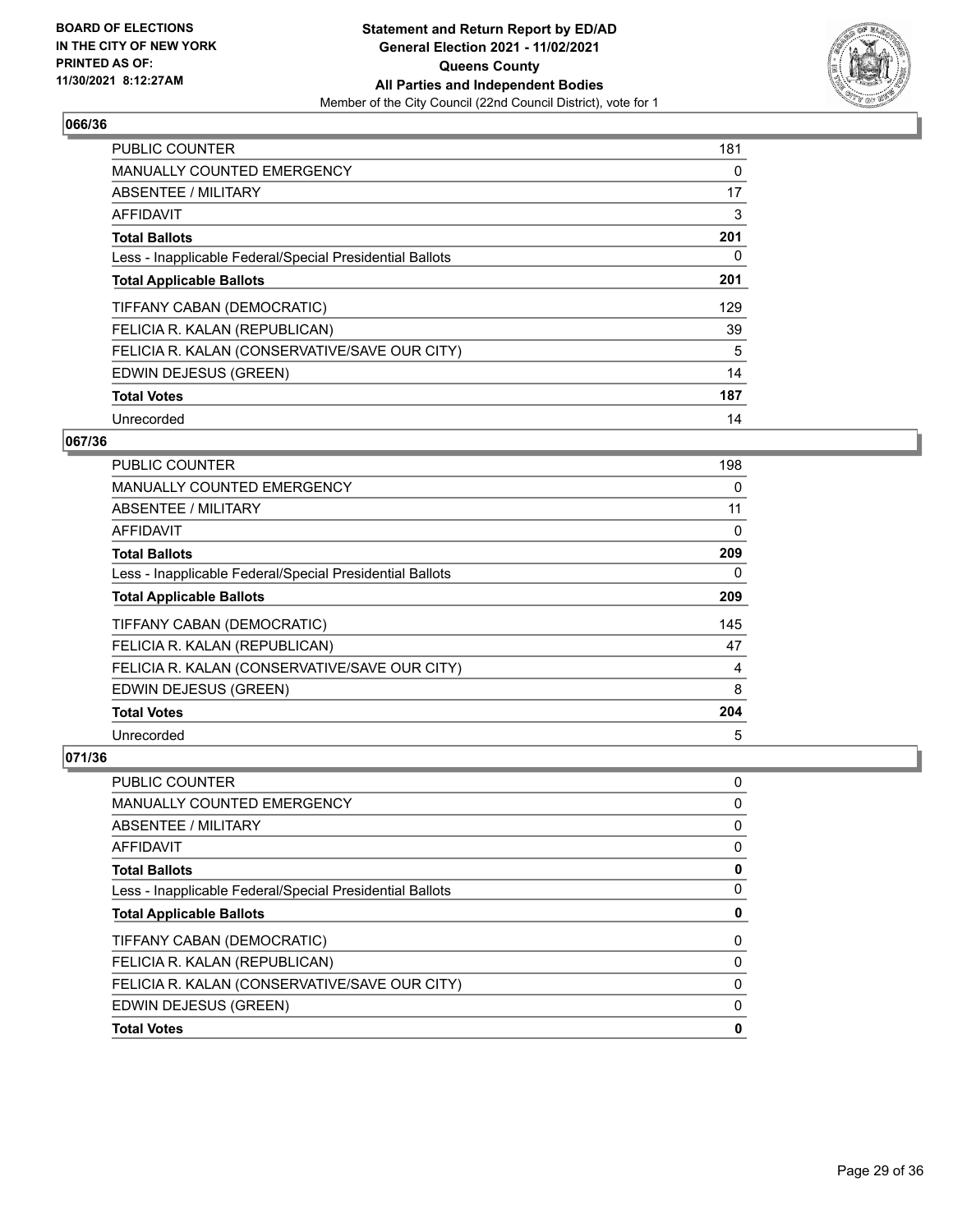

| <b>PUBLIC COUNTER</b>                                    | 255 |
|----------------------------------------------------------|-----|
| <b>MANUALLY COUNTED EMERGENCY</b>                        | 0   |
| ABSENTEE / MILITARY                                      | 18  |
| <b>AFFIDAVIT</b>                                         | 4   |
| <b>Total Ballots</b>                                     | 277 |
| Less - Inapplicable Federal/Special Presidential Ballots | 0   |
| <b>Total Applicable Ballots</b>                          | 277 |
| TIFFANY CABAN (DEMOCRATIC)                               | 198 |
| FELICIA R. KALAN (REPUBLICAN)                            | 49  |
| FELICIA R. KALAN (CONSERVATIVE/SAVE OUR CITY)            | 5   |
| EDWIN DEJESUS (GREEN)                                    | 18  |
| <b>Total Votes</b>                                       | 270 |
| Unrecorded                                               | 7   |

# **073/36**

| PUBLIC COUNTER                                           | 247 |
|----------------------------------------------------------|-----|
| <b>MANUALLY COUNTED EMERGENCY</b>                        | 0   |
| <b>ABSENTEE / MILITARY</b>                               | 16  |
| AFFIDAVIT                                                | 2   |
| <b>Total Ballots</b>                                     | 265 |
| Less - Inapplicable Federal/Special Presidential Ballots | 0   |
| <b>Total Applicable Ballots</b>                          | 265 |
| TIFFANY CABAN (DEMOCRATIC)                               | 203 |
| FELICIA R. KALAN (REPUBLICAN)                            | 36  |
| FELICIA R. KALAN (CONSERVATIVE/SAVE OUR CITY)            | 3   |
| EDWIN DEJESUS (GREEN)                                    | 12  |
| EVIE HANTZOPOULOS (WRITE-IN)                             | 1   |
| KATHRYN GARCIA (WRITE-IN)                                | 1   |
| <b>Total Votes</b>                                       | 256 |
| Unrecorded                                               | 9   |

| <b>PUBLIC COUNTER</b>                                    | 197            |
|----------------------------------------------------------|----------------|
| <b>MANUALLY COUNTED EMERGENCY</b>                        | 0              |
| <b>ABSENTEE / MILITARY</b>                               | 16             |
| AFFIDAVIT                                                | $\overline{2}$ |
| <b>Total Ballots</b>                                     | 215            |
| Less - Inapplicable Federal/Special Presidential Ballots | 0              |
| <b>Total Applicable Ballots</b>                          | 215            |
| TIFFANY CABAN (DEMOCRATIC)                               | 135            |
| FELICIA R. KALAN (REPUBLICAN)                            | 48             |
| FELICIA R. KALAN (CONSERVATIVE/SAVE OUR CITY)            | 7              |
| EDWIN DEJESUS (GREEN)                                    | 9              |
| UNATTRIBUTABLE WRITE-IN (WRITE-IN)                       |                |
| <b>Total Votes</b>                                       | 200            |
| Unrecorded                                               | 15             |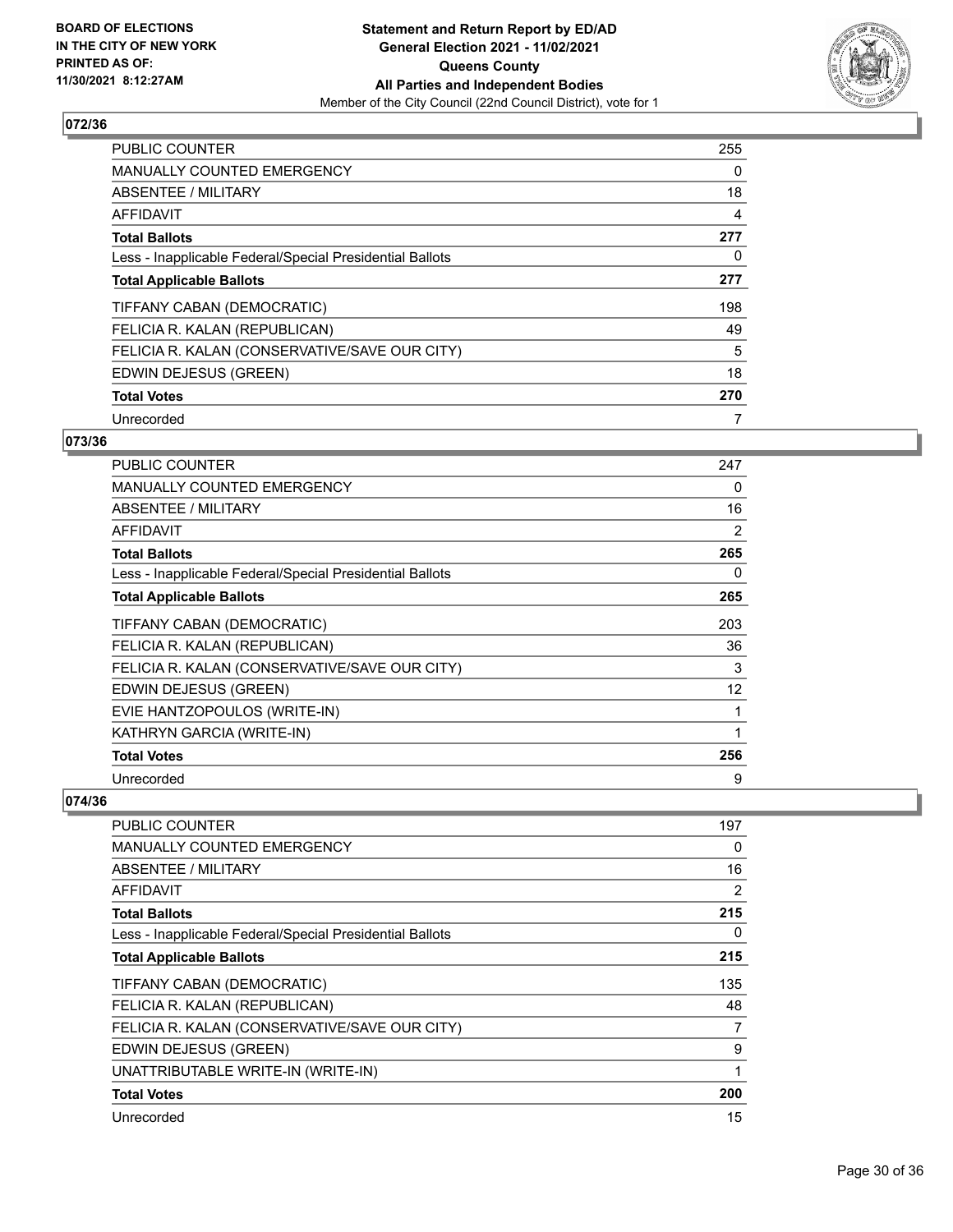

| <b>PUBLIC COUNTER</b>                                    | 175 |
|----------------------------------------------------------|-----|
| MANUALLY COUNTED EMERGENCY                               | 0   |
| ABSENTEE / MILITARY                                      | 18  |
| <b>AFFIDAVIT</b>                                         |     |
| <b>Total Ballots</b>                                     | 194 |
| Less - Inapplicable Federal/Special Presidential Ballots | 0   |
| <b>Total Applicable Ballots</b>                          | 194 |
| TIFFANY CABAN (DEMOCRATIC)                               | 132 |
| FELICIA R. KALAN (REPUBLICAN)                            | 40  |
| FELICIA R. KALAN (CONSERVATIVE/SAVE OUR CITY)            | 8   |
| EDWIN DEJESUS (GREEN)                                    | 5   |
| <b>Total Votes</b>                                       | 185 |
| Unrecorded                                               | 9   |

# **076/36**

| PUBLIC COUNTER                                           | 224 |
|----------------------------------------------------------|-----|
| <b>MANUALLY COUNTED EMERGENCY</b>                        | 0   |
| ABSENTEE / MILITARY                                      | 24  |
| AFFIDAVIT                                                | 3   |
| <b>Total Ballots</b>                                     | 251 |
| Less - Inapplicable Federal/Special Presidential Ballots | 0   |
| <b>Total Applicable Ballots</b>                          | 251 |
| TIFFANY CABAN (DEMOCRATIC)                               | 176 |
| FELICIA R. KALAN (REPUBLICAN)                            | 53  |
| FELICIA R. KALAN (CONSERVATIVE/SAVE OUR CITY)            | 3   |
| EDWIN DEJESUS (GREEN)                                    | 8   |
| EVIE HANTZOPOULOS (WRITE-IN)                             | 1   |
| <b>Total Votes</b>                                       | 241 |
| Unrecorded                                               | 10  |

| PUBLIC COUNTER                                           | 304         |
|----------------------------------------------------------|-------------|
| <b>MANUALLY COUNTED EMERGENCY</b>                        | 0           |
| ABSENTEE / MILITARY                                      | 25          |
| AFFIDAVIT                                                | 5           |
| <b>Total Ballots</b>                                     | 334         |
| Less - Inapplicable Federal/Special Presidential Ballots | 0           |
| <b>Total Applicable Ballots</b>                          | 334         |
| TIFFANY CABAN (DEMOCRATIC)                               | 248         |
| FELICIA R. KALAN (REPUBLICAN)                            | 57          |
| FELICIA R. KALAN (CONSERVATIVE/SAVE OUR CITY)            | 7           |
| EDWIN DEJESUS (GREEN)                                    | 12          |
| ROD TOWNSEND (WRITE-IN)                                  |             |
| UNATTRIBUTABLE WRITE-IN (WRITE-IN)                       | $\mathbf 1$ |
| <b>Total Votes</b>                                       | 326         |
| Unrecorded                                               | 8           |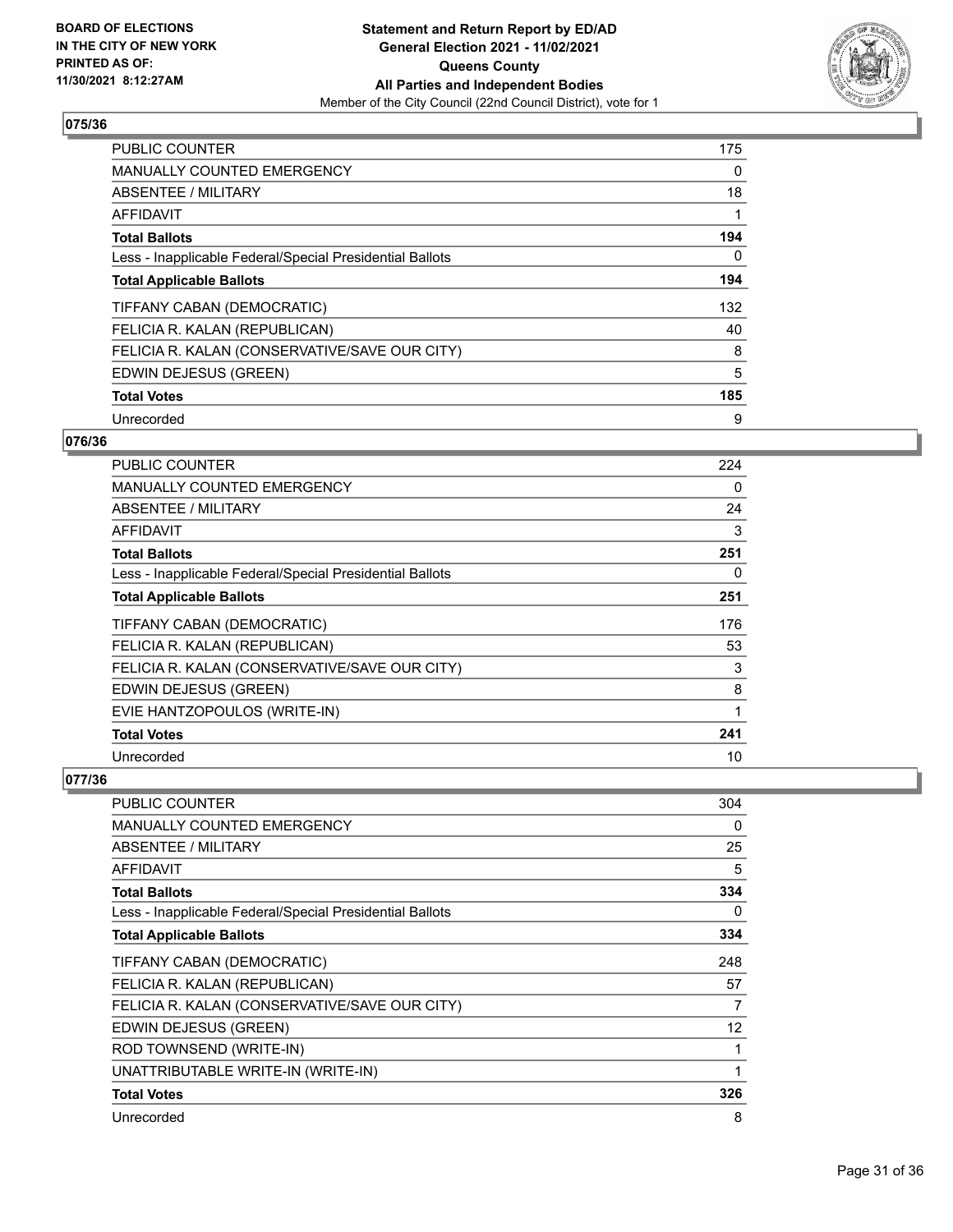

| PUBLIC COUNTER                                           | 159 |
|----------------------------------------------------------|-----|
| <b>MANUALLY COUNTED EMERGENCY</b>                        | 0   |
| ABSENTEE / MILITARY                                      | 7   |
| <b>AFFIDAVIT</b>                                         | 3   |
| <b>Total Ballots</b>                                     | 169 |
| Less - Inapplicable Federal/Special Presidential Ballots | 0   |
| <b>Total Applicable Ballots</b>                          | 169 |
| TIFFANY CABAN (DEMOCRATIC)                               | 115 |
| FELICIA R. KALAN (REPUBLICAN)                            | 41  |
| FELICIA R. KALAN (CONSERVATIVE/SAVE OUR CITY)            | 4   |
| EDWIN DEJESUS (GREEN)                                    | 6   |
| <b>Total Votes</b>                                       | 166 |
| Unrecorded                                               | 3   |

## **079/36**

| PUBLIC COUNTER                                           | 180 |
|----------------------------------------------------------|-----|
| <b>MANUALLY COUNTED EMERGENCY</b>                        | 0   |
| ABSENTEE / MILITARY                                      | 6   |
| AFFIDAVIT                                                | 5   |
| <b>Total Ballots</b>                                     | 191 |
| Less - Inapplicable Federal/Special Presidential Ballots | 0   |
| <b>Total Applicable Ballots</b>                          |     |
| TIFFANY CABAN (DEMOCRATIC)                               | 103 |
| FELICIA R. KALAN (REPUBLICAN)                            | 64  |
| FELICIA R. KALAN (CONSERVATIVE/SAVE OUR CITY)            | 6   |
| EDWIN DEJESUS (GREEN)                                    | 12  |
| <b>Total Votes</b>                                       | 185 |
| Unrecorded                                               | 6   |

| <b>PUBLIC COUNTER</b>                                    | 225 |
|----------------------------------------------------------|-----|
| <b>MANUALLY COUNTED EMERGENCY</b>                        | 0   |
| ABSENTEE / MILITARY                                      | 8   |
| AFFIDAVIT                                                | 1   |
| <b>Total Ballots</b>                                     | 234 |
| Less - Inapplicable Federal/Special Presidential Ballots | 0   |
| <b>Total Applicable Ballots</b>                          | 234 |
| TIFFANY CABAN (DEMOCRATIC)                               | 128 |
| FELICIA R. KALAN (REPUBLICAN)                            | 71  |
| FELICIA R. KALAN (CONSERVATIVE/SAVE OUR CITY)            | 4   |
| EDWIN DEJESUS (GREEN)                                    | 23  |
| JOHN M MORENO (WRITE-IN)                                 |     |
| <b>Total Votes</b>                                       | 227 |
| Unrecorded                                               | 7   |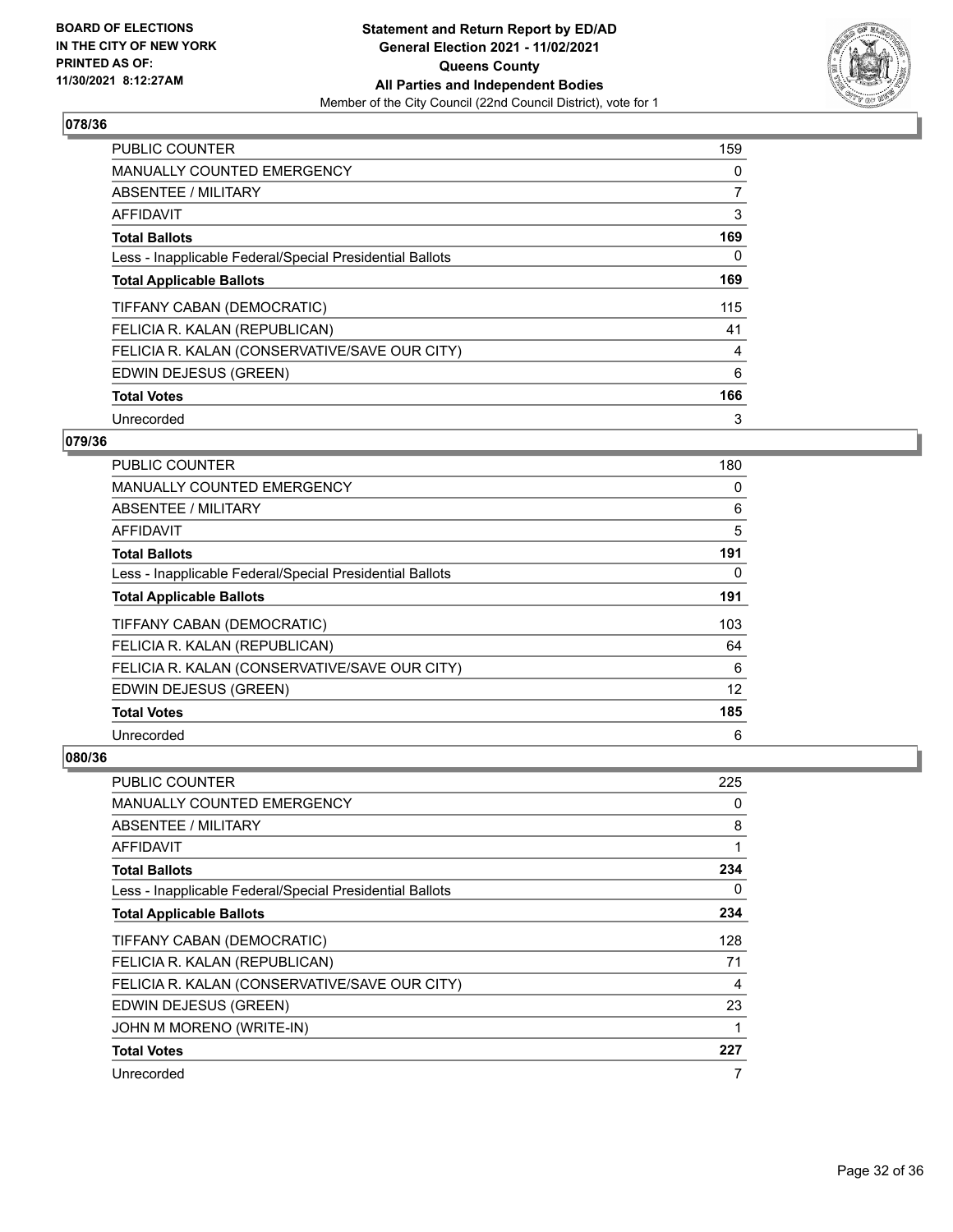

| <b>PUBLIC COUNTER</b>                                    | 295 |
|----------------------------------------------------------|-----|
| <b>MANUALLY COUNTED EMERGENCY</b>                        | 0   |
| ABSENTEE / MILITARY                                      | 15  |
| AFFIDAVIT                                                | 2   |
| <b>Total Ballots</b>                                     | 312 |
| Less - Inapplicable Federal/Special Presidential Ballots | 0   |
| <b>Total Applicable Ballots</b>                          | 312 |
| TIFFANY CABAN (DEMOCRATIC)                               | 194 |
| FELICIA R. KALAN (REPUBLICAN)                            | 89  |
| FELICIA R. KALAN (CONSERVATIVE/SAVE OUR CITY)            | 3   |
| EDWIN DEJESUS (GREEN)                                    | 17  |
| EVIE HANTZOPOULOS (WRITE-IN)                             | 1   |
| <b>Total Votes</b>                                       | 304 |
| Unrecorded                                               | 8   |

## **082/36**

| PUBLIC COUNTER                                           | 245 |
|----------------------------------------------------------|-----|
| <b>MANUALLY COUNTED EMERGENCY</b>                        | 0   |
| ABSENTEE / MILITARY                                      | 26  |
| AFFIDAVIT                                                | 4   |
| <b>Total Ballots</b>                                     | 275 |
| Less - Inapplicable Federal/Special Presidential Ballots | 0   |
| <b>Total Applicable Ballots</b>                          | 275 |
| TIFFANY CABAN (DEMOCRATIC)                               | 142 |
| FELICIA R. KALAN (REPUBLICAN)                            | 105 |
| FELICIA R. KALAN (CONSERVATIVE/SAVE OUR CITY)            | 13  |
| EDWIN DEJESUS (GREEN)                                    | 9   |
| EVIE HANTZOPOULOS (WRITE-IN)                             | 1   |
| <b>Total Votes</b>                                       | 270 |
| Unrecorded                                               | 5   |

| PUBLIC COUNTER                                           | 180            |
|----------------------------------------------------------|----------------|
| <b>MANUALLY COUNTED EMERGENCY</b>                        | 0              |
| ABSENTEE / MILITARY                                      | 9              |
| AFFIDAVIT                                                | $\overline{2}$ |
| <b>Total Ballots</b>                                     | 191            |
| Less - Inapplicable Federal/Special Presidential Ballots | 0              |
| <b>Total Applicable Ballots</b>                          | 191            |
| TIFFANY CABAN (DEMOCRATIC)                               | 65             |
| FELICIA R. KALAN (REPUBLICAN)                            | 82             |
| FELICIA R. KALAN (CONSERVATIVE/SAVE OUR CITY)            | 7              |
| EDWIN DEJESUS (GREEN)                                    | 23             |
| <b>Total Votes</b>                                       | 177            |
| Unrecorded                                               | 14             |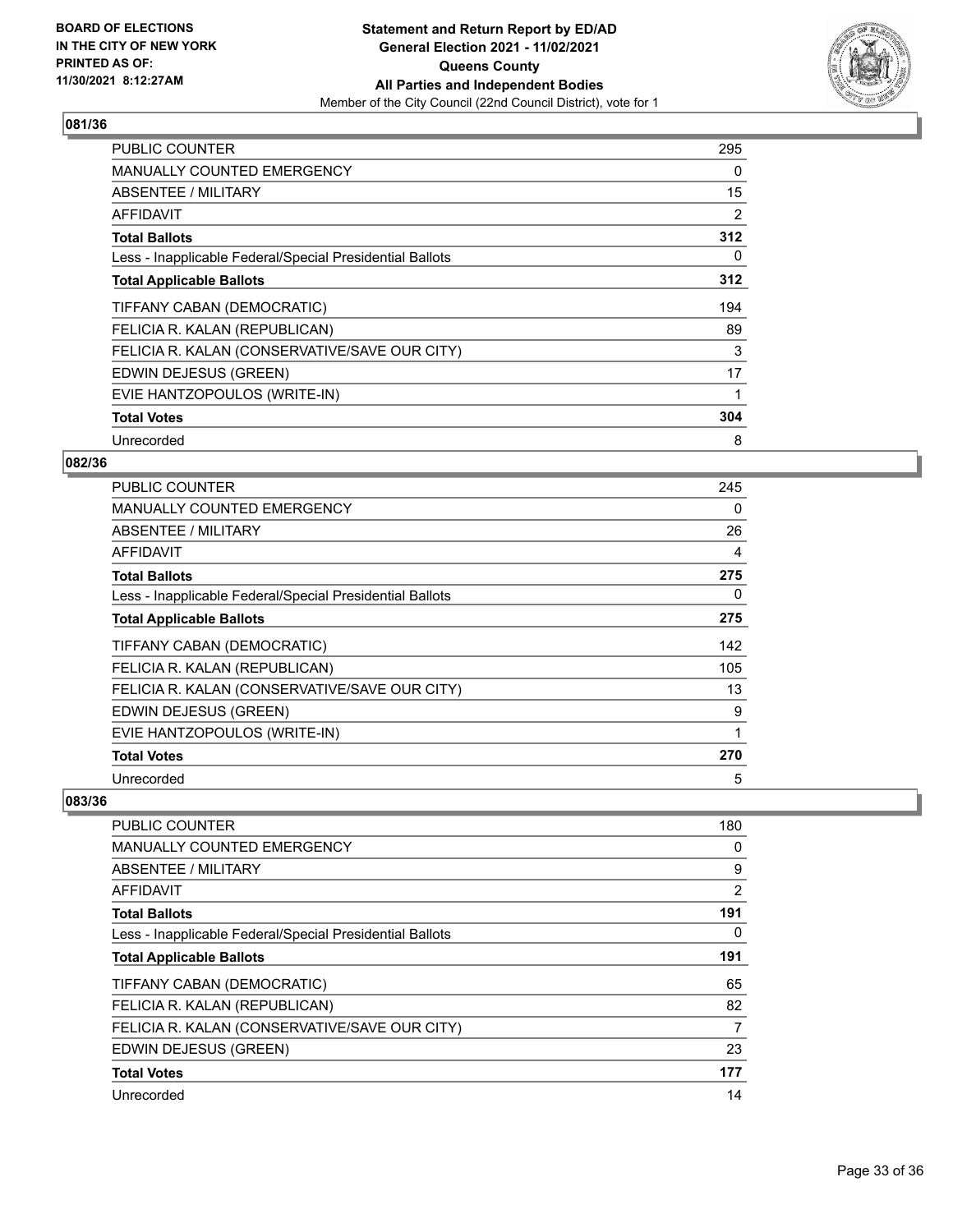

| PUBLIC COUNTER                                           | 232      |
|----------------------------------------------------------|----------|
| <b>MANUALLY COUNTED EMERGENCY</b>                        | $\Omega$ |
| ABSENTEE / MILITARY                                      | 21       |
| AFFIDAVIT                                                | 4        |
| <b>Total Ballots</b>                                     | 257      |
| Less - Inapplicable Federal/Special Presidential Ballots | $\Omega$ |
| <b>Total Applicable Ballots</b>                          | 257      |
| TIFFANY CABAN (DEMOCRATIC)                               | 144      |
| FELICIA R. KALAN (REPUBLICAN)                            | 71       |
| FELICIA R. KALAN (CONSERVATIVE/SAVE OUR CITY)            | 11       |
| EDWIN DEJESUS (GREEN)                                    | 16       |
| <b>Total Votes</b>                                       | 242      |
| Unrecorded                                               | 15       |

## **002/37**

| PUBLIC COUNTER                                           | 168 |
|----------------------------------------------------------|-----|
| <b>MANUALLY COUNTED EMERGENCY</b>                        | 0   |
| ABSENTEE / MILITARY                                      | 23  |
| AFFIDAVIT                                                | 0   |
| <b>Total Ballots</b>                                     | 191 |
| Less - Inapplicable Federal/Special Presidential Ballots | 0   |
| <b>Total Applicable Ballots</b>                          |     |
| TIFFANY CABAN (DEMOCRATIC)                               | 143 |
| FELICIA R. KALAN (REPUBLICAN)                            | 27  |
| FELICIA R. KALAN (CONSERVATIVE/SAVE OUR CITY)            | 3   |
| EDWIN DEJESUS (GREEN)                                    | 3   |
| <b>Total Votes</b>                                       | 176 |
| Unrecorded                                               | 15  |

| PUBLIC COUNTER                                           | 180            |
|----------------------------------------------------------|----------------|
| <b>MANUALLY COUNTED EMERGENCY</b>                        | 0              |
| ABSENTEE / MILITARY                                      | 12             |
| AFFIDAVIT                                                | 4              |
| <b>Total Ballots</b>                                     | 196            |
| Less - Inapplicable Federal/Special Presidential Ballots | $\Omega$       |
| <b>Total Applicable Ballots</b>                          | 196            |
| TIFFANY CABAN (DEMOCRATIC)                               | 160            |
| FELICIA R. KALAN (REPUBLICAN)                            | 14             |
| FELICIA R. KALAN (CONSERVATIVE/SAVE OUR CITY)            | $\overline{2}$ |
| EDWIN DEJESUS (GREEN)                                    | 10             |
| <b>Total Votes</b>                                       | 186            |
| Unrecorded                                               | 10             |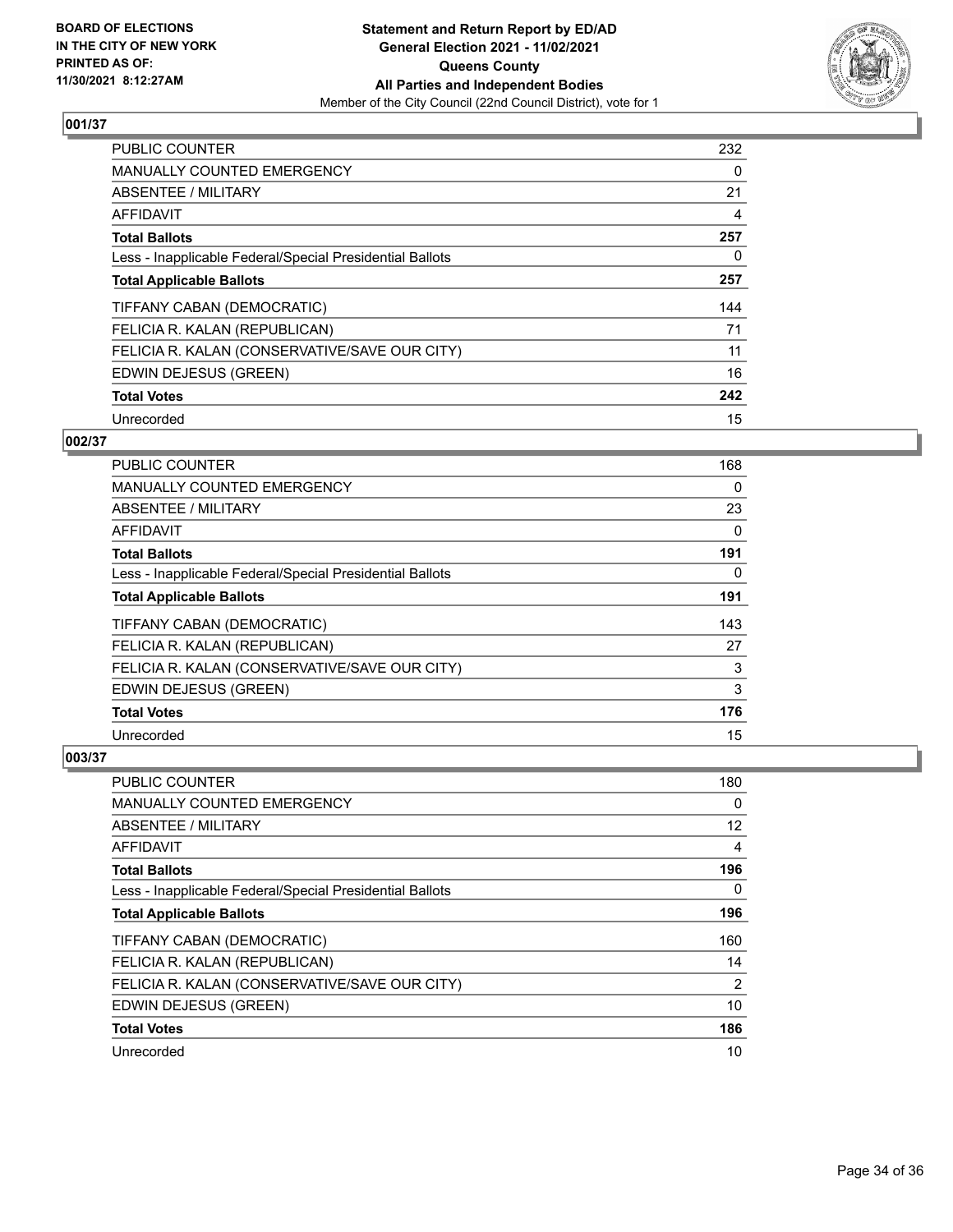

| <b>PUBLIC COUNTER</b>                                    | 164 |
|----------------------------------------------------------|-----|
| <b>MANUALLY COUNTED EMERGENCY</b>                        | 0   |
| ABSENTEE / MILITARY                                      | 11  |
| <b>AFFIDAVIT</b>                                         | 2   |
| <b>Total Ballots</b>                                     | 177 |
| Less - Inapplicable Federal/Special Presidential Ballots | 0   |
| <b>Total Applicable Ballots</b>                          | 177 |
| TIFFANY CABAN (DEMOCRATIC)                               | 150 |
| FELICIA R. KALAN (REPUBLICAN)                            | 11  |
| FELICIA R. KALAN (CONSERVATIVE/SAVE OUR CITY)            | 3   |
| EDWIN DEJESUS (GREEN)                                    | 9   |
| <b>Total Votes</b>                                       | 173 |
| Unrecorded                                               | 4   |

|                      | 073/37 COMBINED into: 072/37                             |   |
|----------------------|----------------------------------------------------------|---|
| <b>Total Votes</b>   |                                                          | 0 |
|                      | EDWIN DEJESUS (GREEN)                                    | 0 |
|                      | FELICIA R. KALAN (CONSERVATIVE/SAVE OUR CITY)            | 0 |
|                      | FELICIA R. KALAN (REPUBLICAN)                            | 0 |
|                      | TIFFANY CABAN (DEMOCRATIC)                               | 0 |
|                      | <b>Total Applicable Ballots</b>                          | 0 |
|                      | Less - Inapplicable Federal/Special Presidential Ballots | 0 |
| <b>Total Ballots</b> |                                                          | 0 |
| AFFIDAVIT            |                                                          | 0 |
|                      | ABSENTEE / MILITARY                                      | 0 |
|                      | <b>MANUALLY COUNTED EMERGENCY</b>                        | 0 |
|                      | PUBLIC COUNTER                                           | 0 |